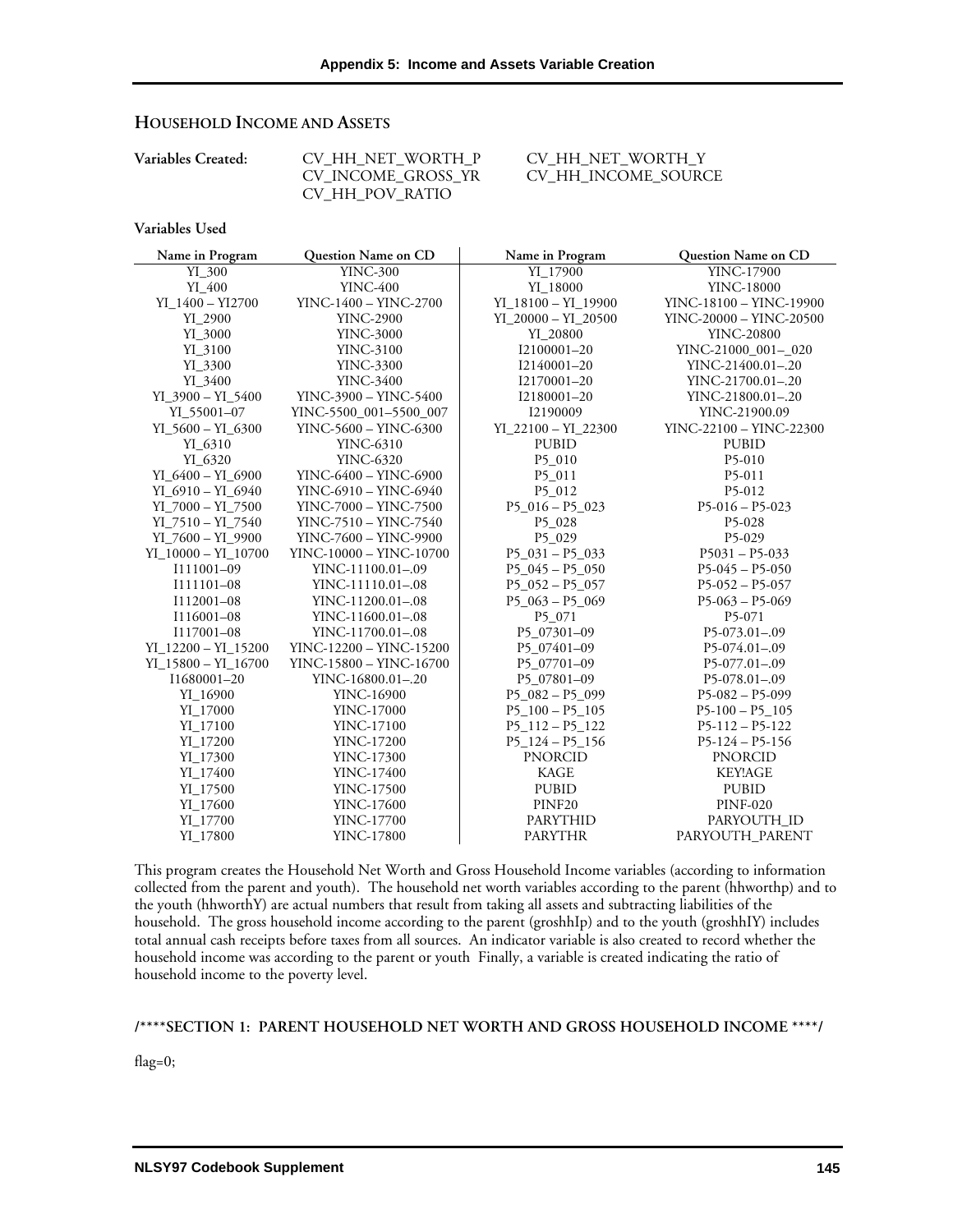/\*First, create a variable indicating net receipts from non-farm employment earned by the R, such as wages (nfarmwgR). \*/ nfarmwgR=0; if (P5\_010=1 or P5\_011=1) and P5\_016 not in  $(-1, -2, -3)$  then nfarmwgR=P5\_016; if (P5\_010=1 or P5\_011=1) and (P5\_016 eq -1 or P5\_016 eq -2 or P5\_016 eq -3) then do; if P5\_017=1 then do; nfarmwgR=2500; flag=1; end; if P5\_017=2 then do; nfarmwgR=7500; flag=1; end; if P5\_017=3 then do; nfarmwgR=17500; flag=1; end; if P5\_017=4 then do; nfarmwgR=37500; flag=1; end; if P5\_017=5 then do; nfarmwgR=75000; flag=1; end; if P5\_017=6 then do; nfarmwgR=175000; flag=1; end; if P5\_017=7 then do; nfarmwgR=250001; flag=1; end; end; if P5\_011=-2 or P5\_017=-2 then nfarmwgR=-2; if P5\_012=-1 or P5\_017=-1 then nfarmwgR=-1; if P5\_011=-3 or P5\_012=-3 or P5\_017=-3 then nfarmwgR=-3; /\*Second, create a variable indicating net receipts from farm self-employment earned by the R (farmwgR)\*/ farmwgR=0; if P5\_018=1 and P5\_019 not in (-1, -2, -3) then farmwgR=P5\_019; if P5\_018=1 and (P5\_019 eq -1 or P5\_019 eq -2 or P5\_019 eq -3) the do; if P5\_020=1 then do; farmwgR=-2; flag=1; end; if P5\_020=2 then do; farmwgR=2500; flag=1; end; if P5\_020=3 then do; farmwgR=7500; flag=1; end; if P5\_020=4 then do; farmwgR=17500; flag=1; end; if P5\_020=5 then do; farmwgR=37500; flag=1; end; if P5\_020=6 then do; farmwgR=75000; flag=1; end; if P5\_020=7 then do; farmwgR=175000; flag=1; end; if P5\_020=8 then do; farmwgR=250001; flag=1; end; end; if P5\_018=-1 or P5\_020=-1 then farmwgR=-1; if P5\_018=-2 or P5\_020=-2 then farmwgR=-2; if P5\_018=-3 or P5\_020=-3 then farmwgR=-3; /\*Third, create the above variables for the R's spouse/partner: nfarmwgS and farmwgS respectively \*/ nfarmwgS=0; if P5\_021=1 and P5\_022=1 and P5\_028 not in (-1, -2, -3) then nfarmwgS=P5\_028; if P5\_021=1 and P5\_022=1 and (P5\_028 eq -1 or P5\_028 eq -2 or P5\_028 eq -3) then do; if  $P5_029=1$  then do; nfarmwg $S=2500$ ; flag=1; end; if P5\_029=2 then do; nfarmwgS=7500; flag=1; end; if P5\_029=3 then do; nfarmwgS=17500; flag=1; end; if P5\_029=4 then do; nfarmwgS=37500; flag=1; end; if P5\_029=5 then do; nfarmwgS=75000; flag=1; end; if P5\_029=6 then do; nfarmwgS=175000; flag=1; end; if P5\_029=7 then do; nfarmwgS=250001; flag=1; end; end; if P5\_022=-1 or P5\_029=-1 then nfarmwgS=-1; if P5\_022=-2 or P5\_029=-2 then nfarmwgS=-2; if P5\_022=-3 or P5\_029=-3 then nfarmwgS=-3; farmwgS=0; if P5\_021=1 and P5\_031=1 and P5\_032 not in (-1, -2, -3) then farmwgS=P5\_032; if P5\_021=1 and P5\_031=1 and (P5\_032 eq -1 or P5\_032 eq -2 or P5\_032 eq -3) then do; if P5\_033=1 then do; farmwgS=-2; flag=1; end; if P5\_033=2 then do; farmwgS=2500; flag=1; end; if P5\_033=3 then do; farmwgS=7500; flag=1; end; if P5\_033=4 then do; farmwgS=17500; flag=1; end;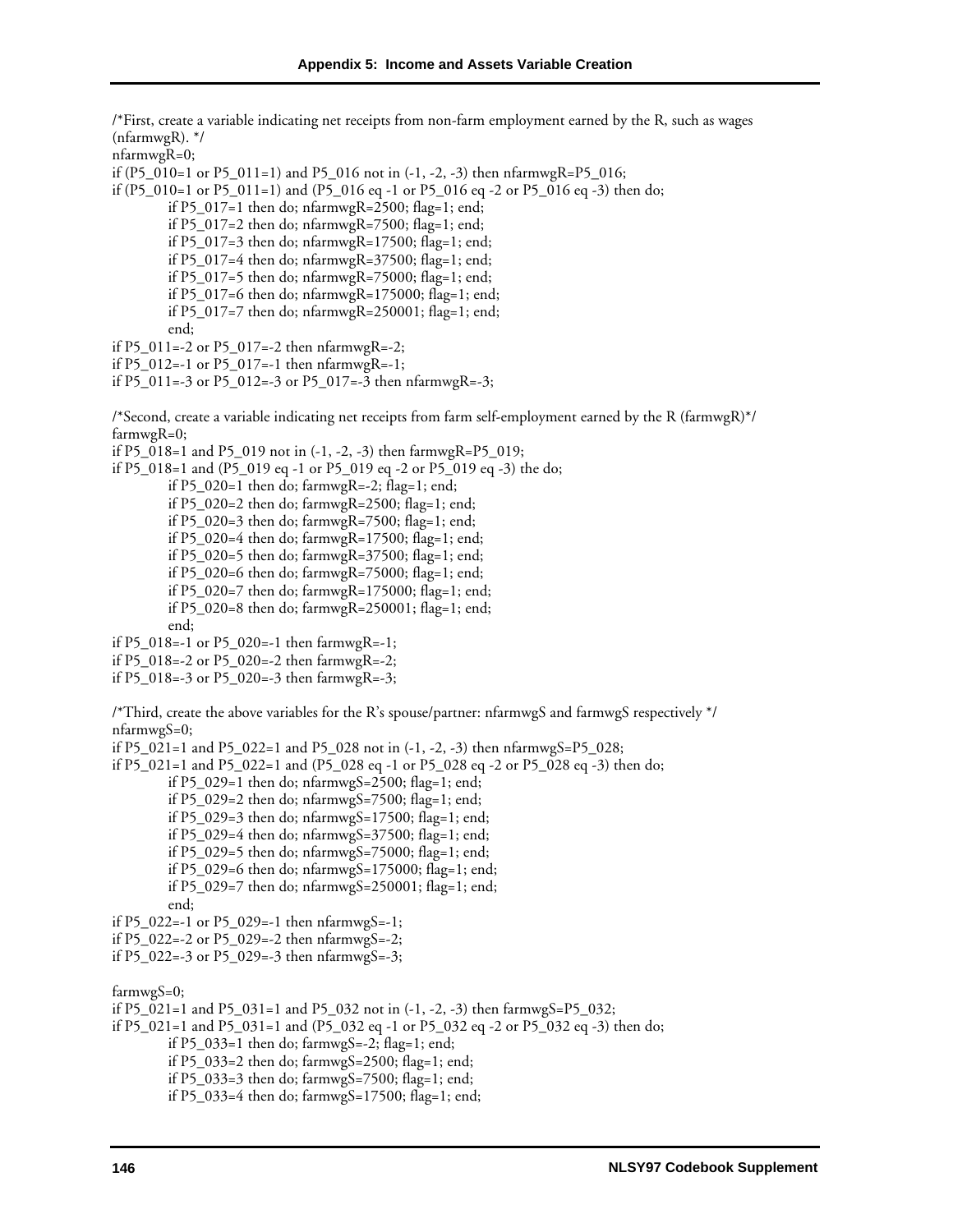if P5\_033=5 then do; farmwgS=37500; flag=1; end; if P5\_033=6 then do; farmwgS=75000; flag=1; end; if P5\_033=7 then do; farmwgS=175000; flag=1; end; if P5\_033=8 then do; farmwgS=250001; flag=1; end; end; if P5\_031=-1 or P5\_033=-1 then farmwgS=-1; if P5\_031=-2 or P5\_033=-2 then farmwgS=-2; if P5\_031=-3 or P5\_033=-3 then farmwgS=-3; /\*Fourth, create a variable capturing the earned interests by the R and spouse (S) from various accounts \*/ interest=0; if P5\_045=1 and P5\_046 not in (-1, -2, -3) then interest=P5\_046; if P5\_045=1 and (P5\_046 eq -1 or P5\_046 eq -2 or P5\_046 eq -3) then do; if  $P5_047=1$  then do; interest=500; flag=1; end; if  $P5_047=2$  then do; interest=1750; flag=1; end; if P5\_047=3 then do; interest=3750; flag=1; end; if P5\_047=4 then do; interest=7500; flag=1; end; if P5\_047=5 then do; interest=17500; flag=1; end; if P5\_047=6 then do; interest=37500; flag=1; end; if P5\_047=7 then do; interest=50001; flag=1; end; end; if P5\_045 eq -1 or P5\_047=-1 then interest=-1; if P5\_045 eq -2 or P5\_047=-2 then interest=-2; if P5\_045 eq -3 or P5\_047=-3 then interest=-3; /\*Fifth, create a variable capturing any received AFDC or ADC \*/ AFDCADC=0; if P5\_048=1 and P5\_049 not in (-1, -2, -3) then AFDCADC=P5\_049; if P5\_048=1 and (P5\_049 eq -1 or P5\_049 eq -2 or P5\_049 eq -3) then do; if P5\_050=1 then do; AFDCADC=250; flag=1; end; if P5\_050=2 then do; AFDCADC=750; flag=1; end; if P5\_050=3 then do; AFDCADC=1750; flag=1; end; if P5\_050=4 then do; AFDCADC=3750; flag=1; end; if P5\_050=5 then do; AFDCADC=6250; flag=1; end; if P5\_050=6 then do; AFDCADC=8750; flag=1; end; if P5\_050=7 then do; AFDCADC=10001; flag=1; end; end; if P5\_048=-1 or P5\_050=-1 then AFDCADC=-1; if P5\_048=-2 or P5\_050=-2 then AFDCADC=-2; if P5\_048=-3 or P5\_050=-3 then AFDCADC=-3; /\*Sixth, create a variable indicating whether any food stamps are collected \*/ foodst=0; if P5\_052=1 and P5\_053 not in (-1, -2, -3) then foodst=P5\_053; if P5\_052=1 and (P5\_053 eq -1 or P5\_053 eq -2 or P5\_053 eq -3) then do; if P5\_054=1 then do; foodst=250; flag=1; end; if P5\_054=2 then do; foodst=750; flag=1; end; if P5\_054=3 then do; foodst=1750; flag=1; end; if P5\_054=4 then do; foodst=3750; flag=1; end; if P5\_054=5 then do; foodst=6250; flag=1; end; if P5\_054=6 then do; foodst=8750; flag=1; end; if P5\_054=7 then do; foodst=10001; flag=1; end; end; if P5\_052=-1 or P5\_054=-1 then foodst=-1; if P5\_052=-2 or P5\_054=-2 then foodst=-2; if P5\_052=-3 or P5\_054=-3 then foodst=-3;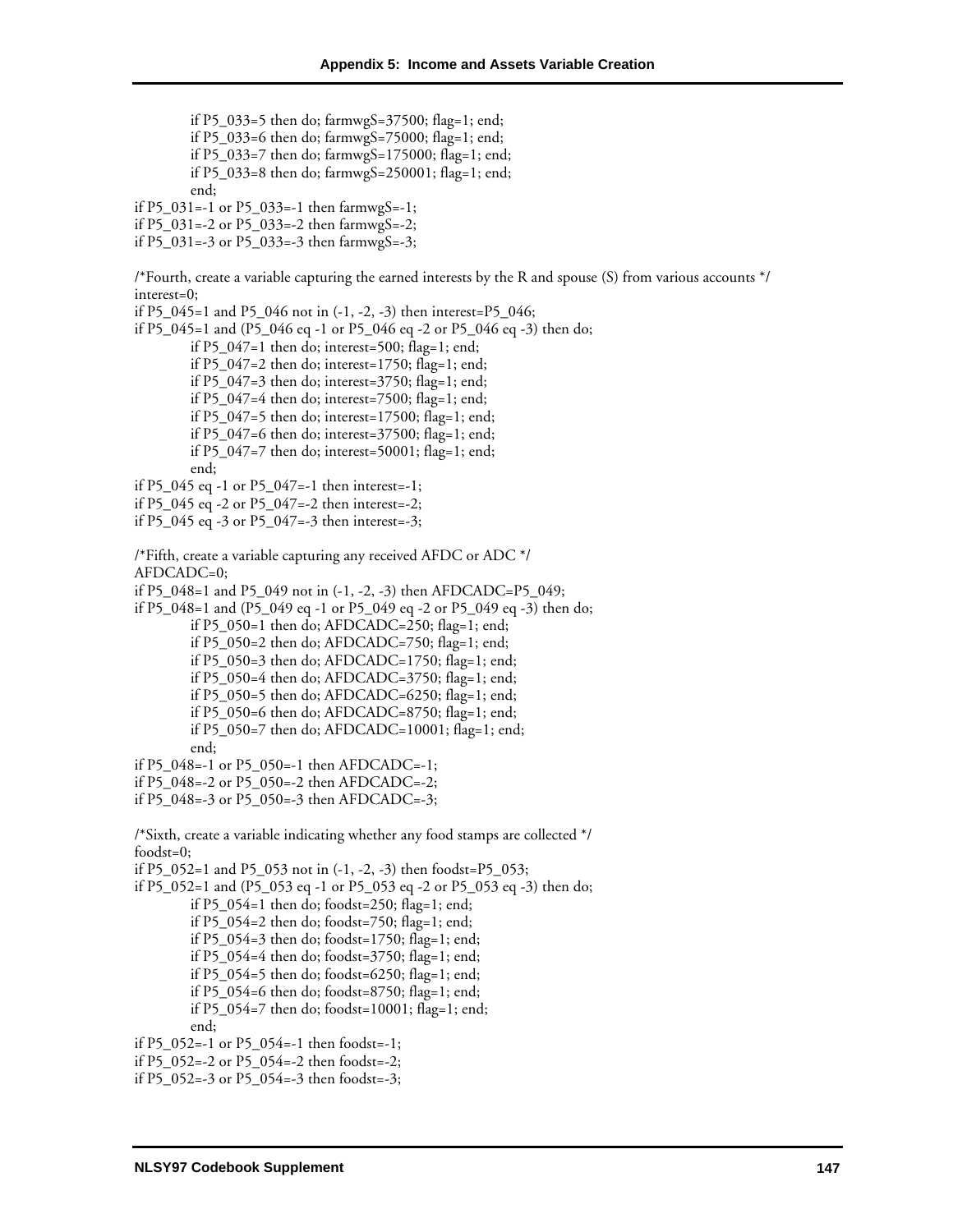/\*Seventh, create a variable indicating whether the R and S received any SSI \*/  $SSI=0;$ if P5\_055=1 and P5\_056 not in (-1, -2, -3) then SSI=P5\_056; if P5\_055=1 and (P5\_056 eq -1 or P5\_056 eq -2 or P5\_056 eq -3) then do; if P5\_057=1 then do; SI=250; flag=1; end; if P5\_057=2 then do; SSI=750; flag=1; end; if P5\_057=3 then do; SSI=1750; flag=1; end; if P5\_057=4 then do; SSI=3750; flag=1; end; if P5\_057=5 then do; SSI=6250; flag=1; end; if P5\_057=6 then do; SSI=8750; flag=1; end; if P5\_057=7 then do; SSI=10001; flag=1; end; end; if P5\_055=-1 or P5\_057=-1 then SSI=-1; if P5\_055=-2 or P5\_057=-2 then SSI=-2; if P5\_055=-3 or P5\_057=-3 then SSI=-3; /\*Eigth, create a variable indicating whether they collected any child support \*/ childsup=0; if P5\_064=1 and P5\_065 not in (-1, -2, -3) then childsup=P5\_065; if P5\_064=1 and (P5\_065 eq -1 or P5\_065 eq -2 or P5\_065 eq -3) then do; if P5\_066=1 then do; childsup=500; flag=1; end; if P5\_066=2 then do; childsup=1750; flag=1; end; if P5\_066=3 then do; childsup=3750; flag=1; end; if P5\_066=4 then do; childsup=7500; flag=1; end; if P5\_066=5 then do; childsup=17500; flag=1; end; if P5\_066=6 then do; childsup=37500; flag=1; end; if P5\_066=7 then do; childsup=50001; flag=1; end; end; if P5\_064=-1 or P5\_066=-1 then childsup=-1; if P5\_064=-2 or P5\_066=-2 then childsup=-2; if P5\_064=-3 or P5\_066=-3 then childsup=-3; /\* Next create another variable capturing any rental income, as well as workers' compensation benefits, welfare and unemployment benefits, from the R and S \*/ rentalI=0; if P5\_067=1 and P5\_068 not in  $(-1, -2, -3)$  then rentalI=P5\_068; if P5\_067=1 and (P5\_068 eq -1 or P5\_068 eq -2 or P5\_068 eq -3) then do; if  $P5_069=1$  then do; rentall=500; flag=1; end; if P5\_069=2 then do; rentalI=1750; flag=1; end; if P5\_069=3 then do; rentalI=3750; flag=1; end; if P5\_069=4 then do; rentalI=7500; flag=1; end; if P5\_069=5 then do; rentalI=17500; flag=1; end; if P5\_069=6 then do; rentalI=37500; flag=1; end; if P5\_069=7 then do; rentalI=50001; flag=1; end; end; if P5\_067=-1 or P5\_069=-1 then rentalI=-1; if P5\_067=-2 or P5\_069=-2 then rentalI=-2; if P5\_067=-3 or P5\_069=-3 then rentalI=-3; /\*Now a variable capturing any income from any family member older than 14 other than R and spouse (S) \*/ array famI famI01 famI02 famI03 famI04 famI05 famI06 famI07 famI08 famI09; array P5\_073 P5\_07301 P5\_07302 P5\_07303 P5\_07304 P5\_07305 P5\_07306 P5\_07307 P5\_07308 P5\_07309; array P5\_074 P5\_07401 P5\_07402 P5\_07403 P5\_07404 P5\_07405 P5\_07406 P5\_07407 P5\_07408 P5\_07409;

array P5\_077 P5\_07701 P5\_07702 P5\_07703 P5\_07704 P5\_07705 P5\_07706 P5\_07707 P5\_07708 P5\_07709; array P5\_078 P5\_07801 P5\_07802 P5\_07803 P5\_07804 P5\_07805 P5\_07806 P5\_07807 P5\_07808 P5\_07809;

do I=1 to 9;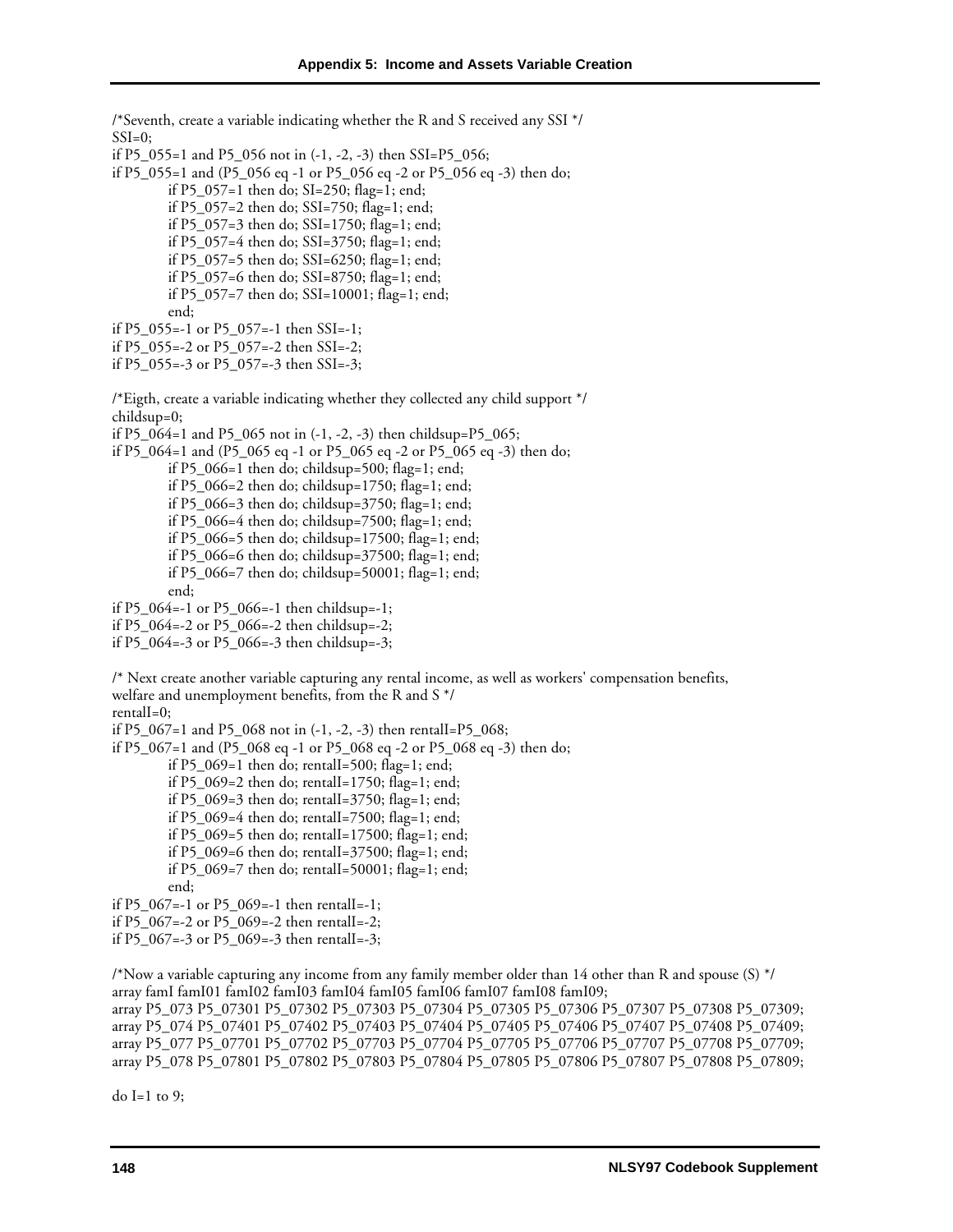$famI(I)=0;$ 

if P5\_073(I)=0 and P5\_074(I)=0 then famI(I)=(P5\_077(I)+P5\_078(I)); if P5\_073(I)=-1 or P5\_074(I)=-1 or P5\_077(I)=-1 or P5\_078(I)=-1 then famI(I)=-1; if P5\_073(I)=-2 or P5\_074(I)=-2 or P5\_077(I)=-2 or P5\_078(I)=-2 then famI(I)=-2; if P5\_073(I)=-3 or P5\_074(I)=-3 or P5\_077(I)=-3 or P5\_078(I)=-3 then famI(I)=-3;

end;

/\*A variable indicating the value of the property if the R lives in a ranch or farm \*/ pvranch=0;

if P5\_082=1 and P5\_084=1 and P5\_086 not in (-1, -2, -3) then pvranch=P5\_086;

if P5\_082=1 and P5\_084=1 and (P5\_086 eq -1 or P5\_086 eq -2 or P5\_086 eq -3) then do;

if P5\_087=1 then do; pvranch=12500; flag=1; end;

if P5\_087=2 then do; pvranch=37500; flag=1; end;

if P5\_087=3 then do; pvranch=75000; flag=1; end;

if P5\_087=4 then do; pvranch=175000; flag=1; end;

if P5\_087=5 then do; pvranch=375000; flag=1; end;

if P5\_087=6 then do; pvranch=750000; flag=1; end;

if P5\_087=7 then do; pvranch=1000001; flag=1; end;

end;

if P5\_082=1 and P5\_084=2 and P5\_088 not in (-1, -2, -3) and P5\_091 not in (-1, -2, -3) then pvranch=P5\_091;

if P5\_082=1 and P5\_084=2 and P5\_088 not in (-1, -2, -3) and (P5\_091= -1 | P5\_091= -2 | P5\_091= -3) then do;

if P5\_092=1 then do; pvranch=12500; flag=1; end;

if P5\_092=2 then do; pvranch=37500; flag=1; end;

if P5\_092=3 then do; pvranch=75000; flag=1; end;

if P5\_092=4 then do; pvranch=175000; flag=1; end;

if P5\_092=5 then do; pvranch=375000; flag=1; end;

if P5\_092=6 then do; pvranch=750000; flag=1; end;

if P5\_092=7 then do; pvranch=1000001; flag=1; end;

end;

if P5\_082=1 and P5\_084=2 and P5\_088 ge 1 and P5\_089 not in (-1, -2, -3) then pvranch=P5\_089;

if P5\_082=1 and P5\_084=2 and P5\_088 ge 1 and (P5\_089 eq -1 or P5\_089 eq -2 or P5\_089 eq -3) then do;

if P5\_090=1 then do; pvranch=12500; flag=1; end;

- if P5\_090=2 then do; pvranch=37500; flag=1; end;
- if P5\_090=3 then do; pvranch=75000; flag=1; end;

if P5\_090=4 then do; pvranch=175000; flag=1; end;

if P5\_090=5 then do; pvranch= $375000$ ; flag=1; end;

if P5\_090=6 then do; pvranch=750000; flag=1; end;

if P5\_090=7 then do; pvranch=1000001; flag=1; end; end;

if P5\_082=-1 or P5\_084=-1 or P5\_087=-1 or P5\_090=-1 or P5\_092=-1 then pvranch=-1;

if P5\_082=-2 or P5\_084=-2 or P5\_087=-2 or P5\_090=-2 or P5\_092=-2 then pvranch=-2;

if P5\_082=-3 or P5\_084=-3 or P5\_087=-3 or P5\_090=-3 or P5\_092=-3 then pvranch=-3;

/\*A variable indicating the value of the property if the R lives in a mobile home \*/ pvmobile=0;

if P5\_083=1 and P5\_093=1 and P5\_095 not in (-1, -2, -3) then pvmobile=P5\_095;

if P5\_083=1 and P5\_093=1 and (P5\_095 eq -1 or P5\_095 eq -2 or P5\_095 eq -3) then do;

if P5\_096=1 then do; pvmobile=12500; flag=1; end;

if P5\_096=2 then do; pvmobile=37500; flag=1; end;

if P5\_096=3 then do; pvmobile=75000; flag=1; end;

if P5\_096=4 then do; pvmobile=175000; flag=1; end;

if P5\_096=5 then do; pvmobile=375000; flag=1; end;

if P5\_096=6 then do; pvmobile=750000; flag=1; end;

if P5\_096=7 then do; pvmobile=1000001; flag=1; end;

end;

if P5\_083=1 and P5\_093=2 and P5\_097 not in (-1, -2, -3) then pvmobile=P5\_097; if P5\_083=1 and P5\_093=2 and (P5\_097 eq -1 or P5\_097 eq -2 or P5\_097 eq -3) then do;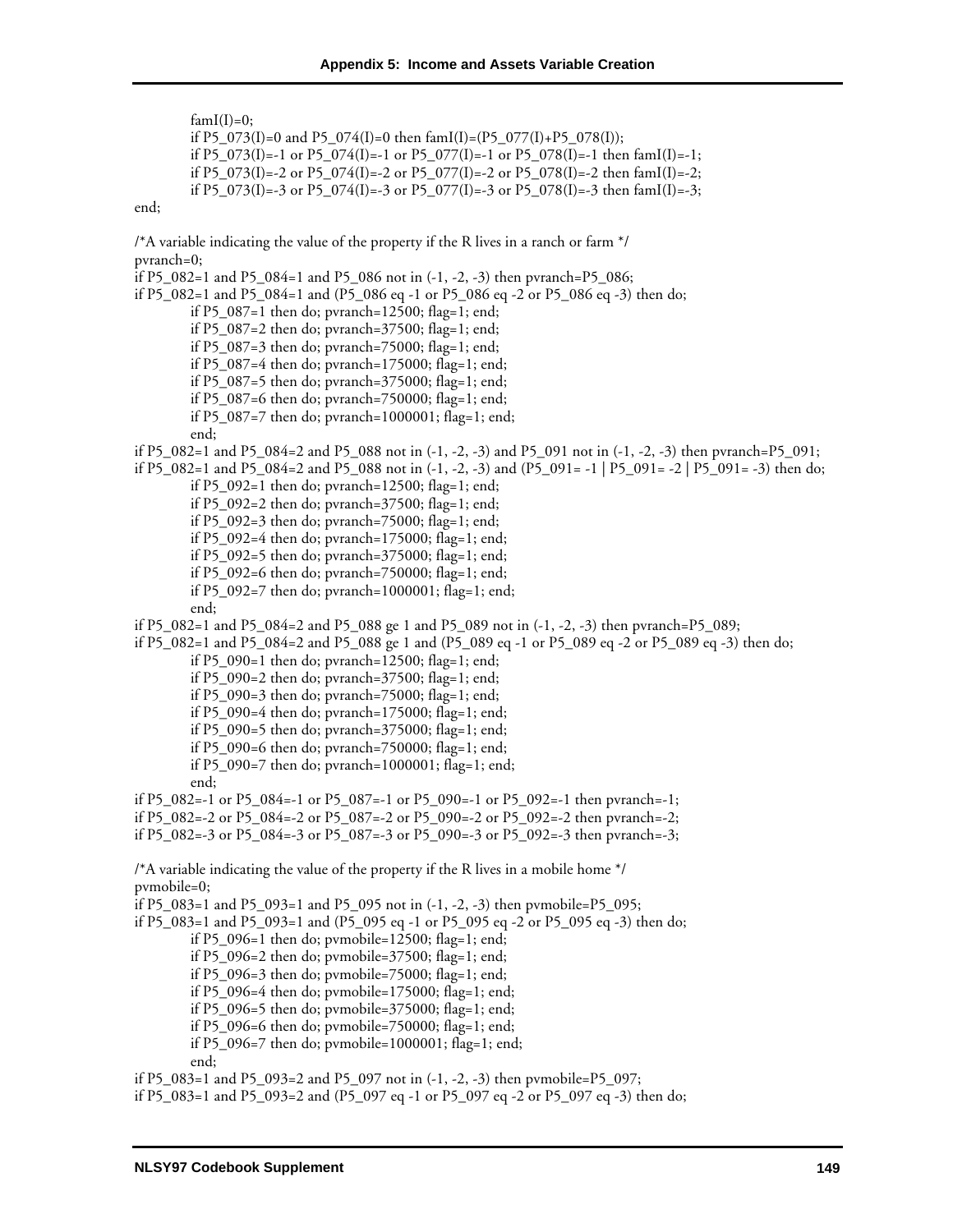if P5\_098=1 then do; pvmobile=2500; flag=1; end; if P5\_098=2 then do; pvmobile=7500; flag=1; end; if P5\_098=3 then do; pvmobile=17500; flag=1; end; if P5\_098=4 then do; pvmobile=37500; flag=1; end; if P5\_098=5 then do; pvmobile=75000; flag=1; end; if P5\_098=6 then do; pvmobile=175000; flag=1; end; if P5\_098=7 then do; pvmobile=250001; flag=1; end; end; if P5\_083=1 and P5\_093=3 and P5\_099 not in (-1, -2, -3) then pvmobile=P5\_099; if P5\_083=1 and P5\_093=3 and (P5\_099 eq -1 or P5\_099 eq -2 or P5\_099 eq -3) then do; if P5\_100=1 then do; pvmobile=2500; flag=1; end; if P5\_100=2 then do; pvmobile=7500; flag=1; end; if P5\_100=3 then do; pvmobile=17500; flag=1; end; if P5\_100=4 then do; pvmobile=37500; flag=1; end; if P5\_100=5 then do; pvmobile=75000; flag=1; end; if P5\_100=6 then do; pvmobile=175000; flag=1; end; if P5\_100=7 then do; pvmobile=250001; flag=1; end; end; if P5\_083=-1 or P5\_093=-1 or P5\_096=-1 or P5\_098=-1 or P5\_100=-1 then pvmobile=-1; if P5\_083=-2 or P5\_093=-2 or P5\_096=-2 or P5\_098=-2 or P5\_100=-2 then pvmobile=-2; if P5\_083=-3 or P5\_093=-3 or P5\_096=-3 or P5\_098=-3 or P5\_100=-3 then pvmobile=-3; /\*A variable indicating the value of the property if the R lives in a house \*/ pvhouse=0; if P5\_101=1 and P5\_112 not in (-1, -2, -3) then pvhouse=P5\_112; if P5\_101=1 and (P5\_112 eq -1 or P5\_112 eq -2 or P5\_112 eq -3) then do; if P5\_113=1 then do; pvhouse=12500; flag=1; end; if P5\_113=2 then do; pvhouse=37500; flag=1; end; if P5\_113=3 then do; pvhouse=75000; flag=1; end; if P5\_113=4 then do; pvhouse=175000; flag=1; end; if P5\_113=5 then do; pvhouse=375000; flag=1; end; if P5\_113=6 then do; pvhouse=750000; flag=1; end; if P5\_113=7 then do; pvhouse=1000000; flag=1; end; end; if P5\_101=-1 or P5\_113=-1 then pvhouse=-1; if P5  $101=-2$  or P5  $113=-2$  then pvhouse=-2; if P5\_101=-3 or P5\_113=-3 then pvhouse=-3; /\*A variable indicating any mortgage or land contract, and second mortgages \*/ mortgage=0; if (P5\_114=1 or P5\_114=2) and P5\_115 not in (-1, -2, -3) then mortgage=P5\_115; if (P5\_114=1 or P5\_114=2) and (P5\_115 eq -1 or P5\_115 eq -2 or P5\_115 eq -3) then do; if P5\_116=1 then do; mortgage=12500; flag=1; end; if P5\_116=2 then do; mortgage=37500; flag=1; end; if P5\_116=3 then do; mortgage=75000; flag=1; end; if P5\_116=4 then do; mortgage=175000; flag=1; end; if P5\_116=5 then do; mortgage=375000; flag=1; end; if P5\_116=6 then do; mortgage=750000; flag=1; end; if P5\_116=7 then do; mortgage=1000001; flag=1; end; end; if P5\_114=-1 or P5\_116=-1 then mortgage=-1; if P5\_114=-2 or P5\_116=-2 then mortgage=-2; if P5\_114=-3 or P5\_116=-3 then mortgage=-3; /\* If a second mortgage...\*/

secondmg=0;

if P5\_117=1 and P5\_118 not in (-1, -2, -3) then secondmg=P5\_118;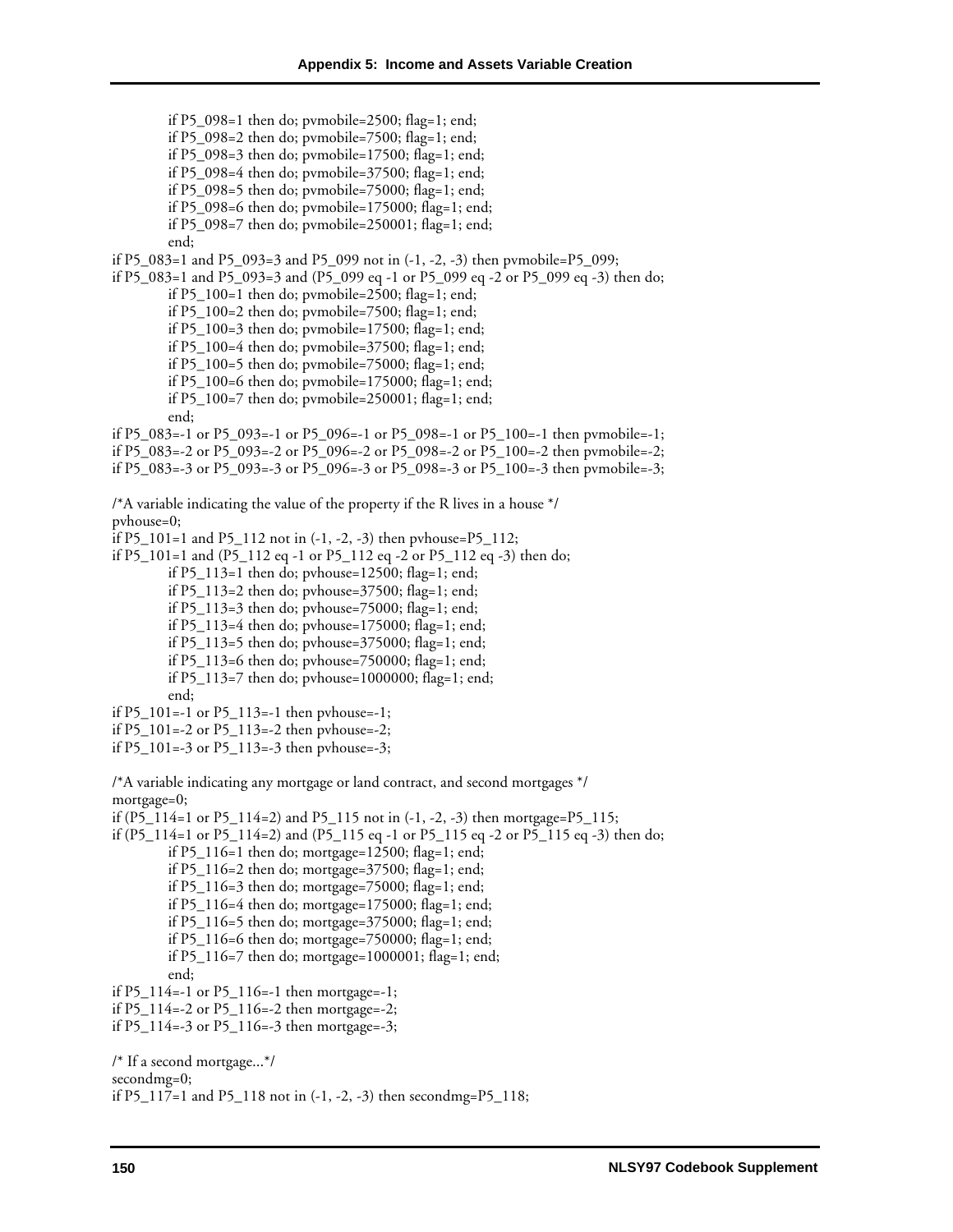if P5\_117=1 and (P5\_118 eq -1 or P5\_118 eq -2 or P5\_118 eq -3) then do;

- if P5\_119=1 then do; secondmg=2500; flag=1; end;
- if P5\_119=2 then do; secondmg=7500; flag=1; end;
- if P5\_119=3 then do; secondmg=17500; flag=1; end;
- if P5\_119=4 then do; secondmg=37500; flag=1; end;
- if P5\_119=5 then do; secondmg=75000; flag=1; end;
- if P5\_119=6 then do; secondmg=175000; flag=1; end;
- if P5\_119=7 then do; secondmg=250001; flag=1; end;

```
end;
```
- if P5\_117=-1 or P5\_119=-1 then secondmg=-1;
- if P5\_117=-2 or P5\_119=-2 then secondmg=-2;
- if P5\_117=-3 or P5\_119=-3 then secondmg=-3;

/\*A variable indicating whether the R and S own a business, partnership or professional practice \*/ ownbuss=0;

- if P5\_120=1 and P5\_121 not in  $(-1, -2, -3)$  then ownbuss=P5\_121;
- if P5\_120=1 and (P5\_121 eq -1 or P5\_121 eq -2 or P5\_121 eq -3) then do;
	- if P5\_122=1 then do; ownbuss=12500; flag=1; end;
	- if P5\_122=2 then do; ownbuss=37500; flag=1; end;
	- if P5\_122=3 then do; ownbuss=75000; flag=1; end;
	- if P5\_122=4 then do; ownbuss=175000; flag=1; end;
	- if P5\_122=5 then do; ownbuss=375000; flag=1; end;
	- if P5\_122=6 then do; ownbuss=750000; flag=1; end;
	- if P5\_122=7 then do; ownbuss=1000001; flag=1; end;

end;

- if P5\_120=-1 or P5\_122=-1 then ownbuss=-1;
- if P5\_120=-2 or P5\_122=-2 then ownbuss=-2;
- if P5\_120=-3 or P5\_122=-3 then ownbuss=-3;

/\*A variable indicating second homes, real estate, partnership, or money owed to R/S on land contract or mortgage \*/ realesta=0;

if P5\_124=1 and P5\_125 not in  $(-1, -2, -3)$  then realesta=P5\_125;

- if P5\_124=1 and (P5\_125 eq -1 or P5\_125 eq -2 or P5\_125 eq -3) then do;
	- if P5\_126=1 then do; realesta=12500; flag=1; end;
	- if P5\_126=2 then do; realesta=37500; flag=1; end;
	- if P5\_126=3 then do; realesta=75000; flag=1; end;
	- if P5\_126=4 then do; realesta=175000; flag=1; end;
	- if P5\_126=5 then do; realesta=375000; flag=1; end;
	- if P5\_126=6 then do; realesta=750000; flag=1; end;
	- if P5\_126=7 then do; realesta=1000001; flag=1; end;
- end;
- if P5\_124=-1 or P5\_126=-1 then realesta=-1;
- if P5\_124=-2 or P5\_126=-2 then realesta=-2;
- if P5\_124=-3 or P5\_126=-3 then realesta=-3;

/\*A variable indicating educational IRA accounts or other prepaid tuition savings accounts \*/ tuitions=0;

if P5\_127=1 and P5\_128 not in (-1, -2, -3) then tuitions=P5\_128;

- if P5\_127=1 and (P5\_128 eq -1 or P5\_128 eq -2 or P5\_128 eq -3) then do;
	- if P5\_129=1 then do; tuitions=2500; flag=1; end;
	- if P5\_129=2 then do; tuitions=7500; flag=1; end;
	- if P5\_129=3 then do; tuitions=17500; flag=1; end;
	- if P5\_129=4 then do; tuitions=37500; flag=1; end;
	- if P5\_129=5 then do; tuitions=75000; flag=1; end;
	- if P5\_129=6 then do; tuitions=175000; flag=1; end;
	- if P5\_129=7 then do; tuitions=250001; flag=1; end;
	- end;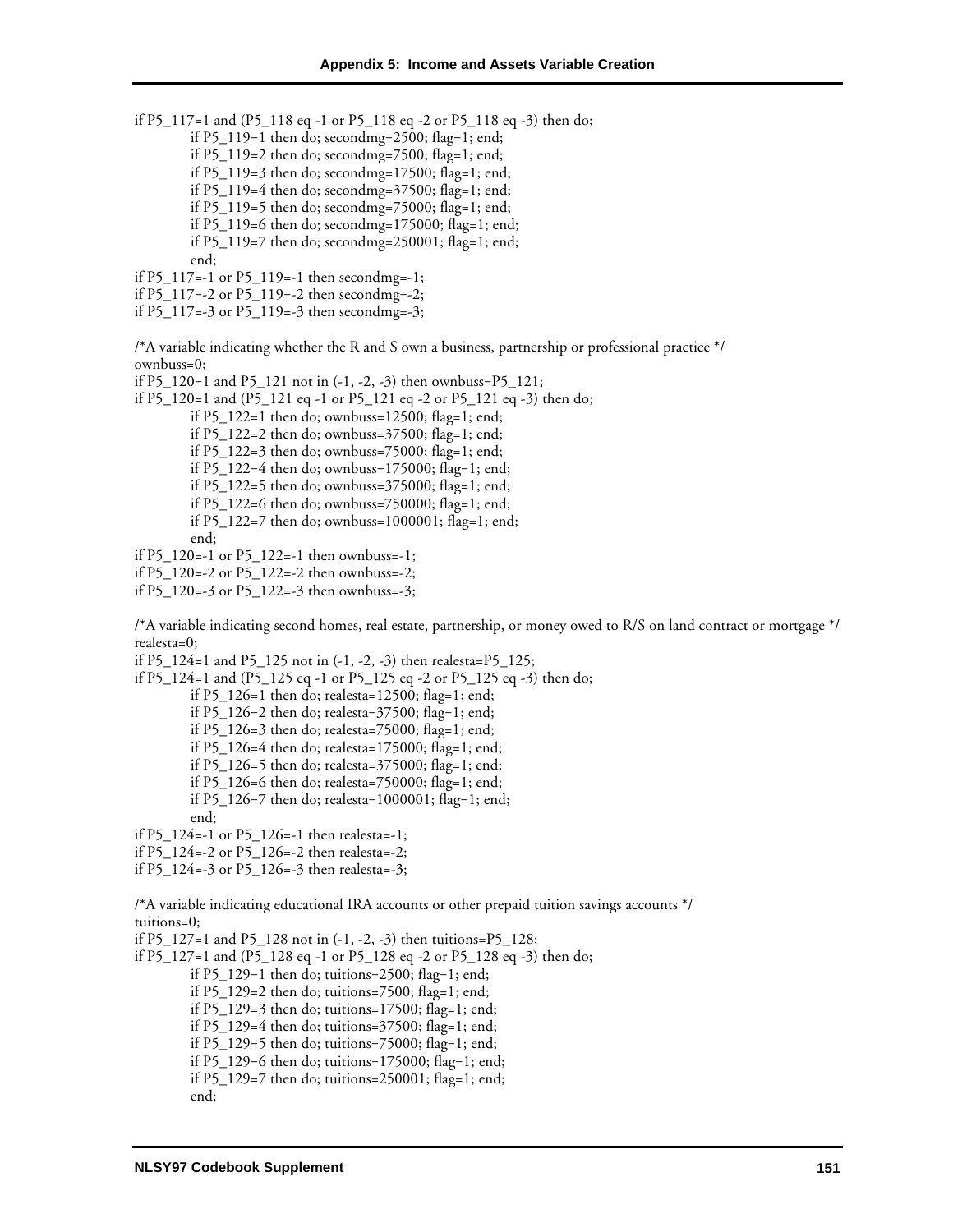if P5\_127=-1 or P5\_129=-1 then tuitions=-1; if P5\_127=-2 or P5\_129=-2 then tuitions=-2;

if P5\_127=-3 or P5\_129=-3 then tuitions=-3;

/\*A variable indicating whether the R and S have any retirement or pension plans, such as 401K's \*/ retirepl=0;

if P5  $130=1$  and P5  $131$  not in (-1, -2, -3) then retirepl=P5  $131$ ;

if P5\_130=1 and (P5\_131 eq -1 or P5\_131 eq -2 or P5\_131 eq -3) then do;

if P5\_132=1 then do; retirepl=2500; flag=1; end;

if P5\_132=2 then do; retirepl=7500; flag=1; end;

if P5\_132=3 then do; retirepl=17500; flag=1; end;

if P5\_132=4 then do; retirepl=37500; flag=1; end;

- if P5\_132=5 then do; retirepl=75000; flag=1; end;
- if P5\_132=6 then do; retirepl=175000; flag=1; end;
- if P5\_132=7 then do; retirepl=250001; flag=1; end;

end;

if P5\_130=-1 or P5\_132=-1 then retirepl=-1;

if P5\_130=-2 or P5\_132=-2 then retirepl=-2;

if P5\_130=-3 or P5\_132=-3 then retirepl=-3;

 $/AA$  variable indicating whether the R and S have any other savings in investment trusts, etc  $*/$ othsav1=0;

if P5\_133=1 and P5\_134 not in (-1, -2, -3) then othsav1=P5\_134;

if P5\_133=1 and (P5\_134 eq -1 or P5\_134 eq -2 or P5\_134 eq -3) then do;

if P5\_135=1 then do; othsav1=2500; flag=1; end;

if P5\_135=2 then do; othsav1=7500; flag=1; end;

if P5\_135=3 then do; othsav1=17500; flag=1; end;

if P5\_135=4 then do; othsav1=37500; flag=1; end;

if P5\_135=5 then do; othsav1=75000; flag=1; end;

if P5\_135=6 then do; othsav1=175000; flag=1; end;

if P5\_135=7 then do; othsav1=250001; flag=1; end;

end;

if P5  $133=-1$  or P5  $135=-1$  then othsav1=-1;

if P5\_133=-2 or P5\_135=-2 then othsav1=-2;

if P5\_133=-3 or P5\_135=-3 then othsav1=-3;

/\*A variable indicating whether the R and S have any other savings in CD's, Treasury bills, bonds, etc \*/ othsav2=0;

if P5\_136=1 and P5\_137 not in (-1, -2, -3) then othsav2=P5\_137;

if P5\_136=1 and (P5\_137 eq -1 or P5\_137 eq -2 or P5\_137 eq -3) then do;

- if P5\_138=1 then do; othsav2=2500; flag=1; end;
- if P5\_138=2 then do; othsav2=7500; flag=1; end;
- if P5\_138=3 then do; othsav2=17500; flag=1; end;
- if P5\_138=4 then do; othsav2=37500; flag=1; end;
- if P5\_138=5 then do; othsav2=75000; flag=1; end;
- if P5\_138=6 then do; othsav2=175000; flag=1; end;
- if P5\_138=7 then do; othsav2=250001; flag=1; end;
- end;
- if P5\_136=-1 or P5\_138=-1 then othsav2=-1;
- if P5\_136=-2 or P5\_138=-2 then othsav2=-2;
- if P5\_136=-3 or P5\_138=-3 then othsav2=-3;

/\*A variable indicating whether the R and S have any other savings in mutual funds \*/ mutfunds=0;

if P5\_139=1 and P5\_140 not in (-1, -2, -3) then mutfunds=P5\_140;

if P5\_139=1 and (P5\_140 eq -1 or P5\_140 eq -2 or P5\_140 eq -3) then do; if P5\_141=1 then do; mutfunds=2500; flag=1; end;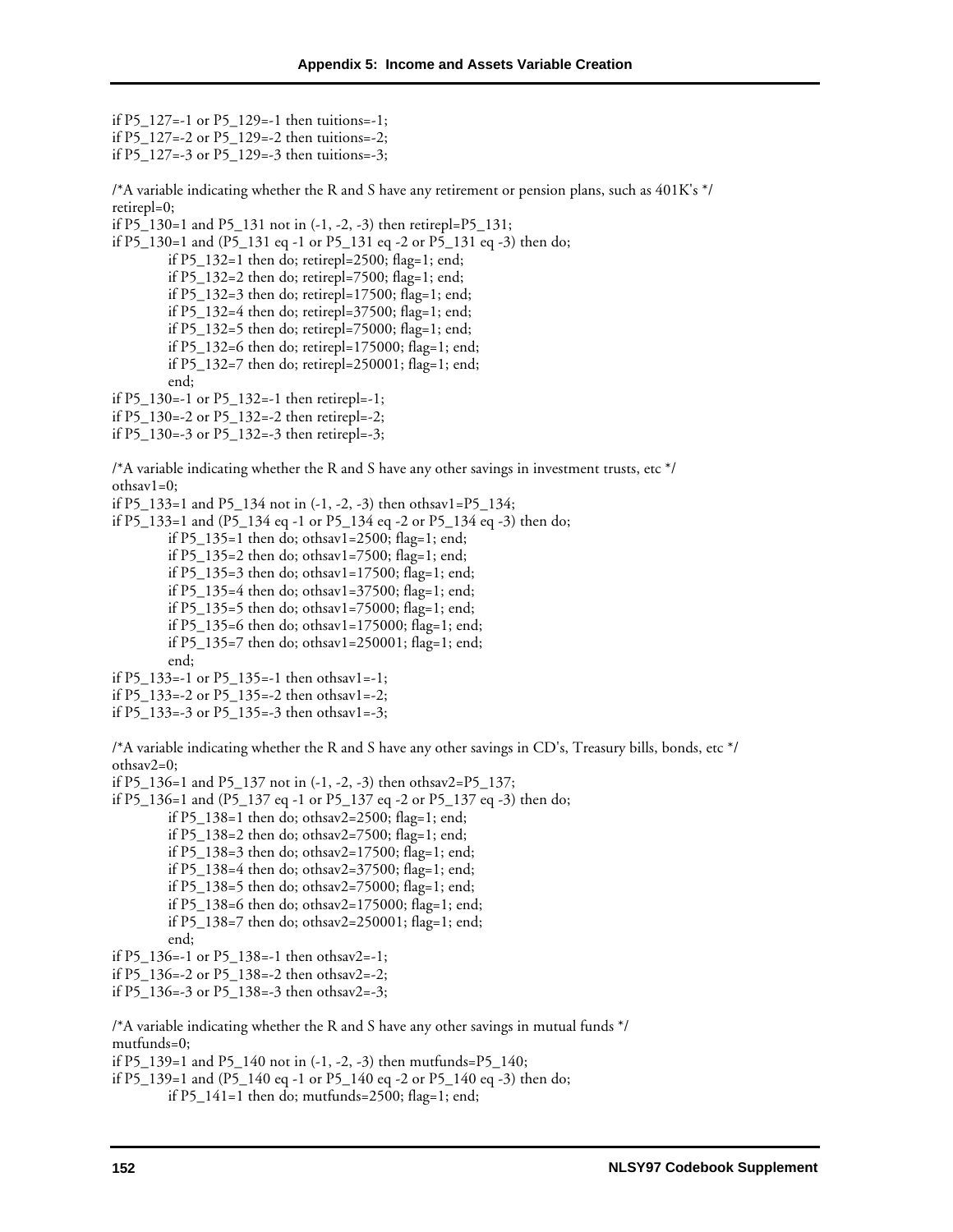if P5\_141=2 then do; mutfunds=7500; flag=1; end; if P5\_141=3 then do; mutfunds=17500; flag=1; end; if P5\_141=4 then do; mutfunds=37500; flag=1; end; if P5\_141=5 then do; mutfunds=75000; flag=1; end; if P5\_141=6 then do; mutfunds=175000; flag=1; end; if P5\_141=7 then do; mutfunds=250001; flag=1; end; end; if P5  $139=-1$  or P5  $141=-1$  then mutfunds=-1; if P5\_139=-2 or P5\_141=-2 then mutfunds=-2; if P5\_139=-3 or P5\_141=-3 then mutfunds=-3; /\*A variable indicating the current market value of the R and S vehicles \*/ pvcars=0; if P5\_142=1 and P5\_143 not in (-1, -2, -3) then pvcars=P5\_143; if P5\_142=1 and (P5\_143 eq -1 or P5\_143 eq -2 or P5\_143 eq -3) then do; if  $P5_144=1$  then do; pvcars=500; flag=1; end; if P5\_144=2 then do; pvcars=1750; flag=1; end; if P5\_144=3 then do; pvcars=3750; flag=1; end; if P5\_144=4 then do; pvcars=7500; flag=1; end; if P5\_144=5 then do; pvcars=17500; flag=1; end; if P5\_144=6 then do; pvcars=37500; flag=1; end; if P5\_144=7 then do; pvcars=50001; flag=1; end; end; if P5\_142=-1 or P5\_144=-1 then pvcars=-1; if P5\_142=-2 or P5\_144=-2 then pvcars=-2; if P5\_142=-3 or P5\_144=-3 then pvcars=-3; /\*A variable indicating how much R and S owe on the vehicles \*/ owecar=0; if P5\_142=1 and P5\_145 not in (-1, -2, -3) then owecar=P5\_145; if P5\_142=1 and (P5\_145 eq -1 or p5\_145 eq -2 or p5\_145 eq -3) then do; if  $P5_146=1$  then do; owecar=500; flag=1; end; if P5\_146=2 then do; owecar=1750; flag=1; end; if P5\_146=3 then do; owecar=3750; flag=1; end; if P5\_146=4 then do; owecar=7500; flag=1; end; if P5 $146=5$  then do; owecar=17500; flag=1; end; if P5\_146=6 then do; owecar=37500; flag=1; end; if P5\_146=7 then do; owecar=50001; flag=1; end; end; if P5  $142=-1$  or P5  $146=-1$  then owecar--1; if P5  $142=-2$  or P5  $146=-2$  then owecar=-2; if P5\_142=-3 or P5\_146=-3 then owecar=-3; /\*A variable indicating the value of furniture \*/ pvfurnit=0; if P5\_147 ge 1 and P5\_147=1 then do; pvfurnit=500; flag=1; end; if P5\_147 ge 1 and P5\_147=2 then do; pvfurnit=1750; flag=1; end; if P5\_147 ge 1 and P5\_147=3 then do; pvfurnit=3750; flag=1; end; if P5\_147 ge 1 and P5\_147=4 then do; pvfurnit=7500; flag=1; end; if P5\_147 ge 1 and P5\_147=5 then do; pvfurnit=17500; flag=1; end; if P5\_147 ge 1 and P5\_147=6 then do; pvfurnit=37500; flag=1; end; if P5\_147 ge 1 and P5\_147=7 then do; pvfurnit=50001; flag=1; end; if  $P5_147=-1$  then pvfurnit=-1; if P5\_147=-2 then pvfurnit=-2; if  $P5_147=-3$  then pvfurnit= $-3$ ;

/\*A variable indicating any other assets owed to R and S by others \*/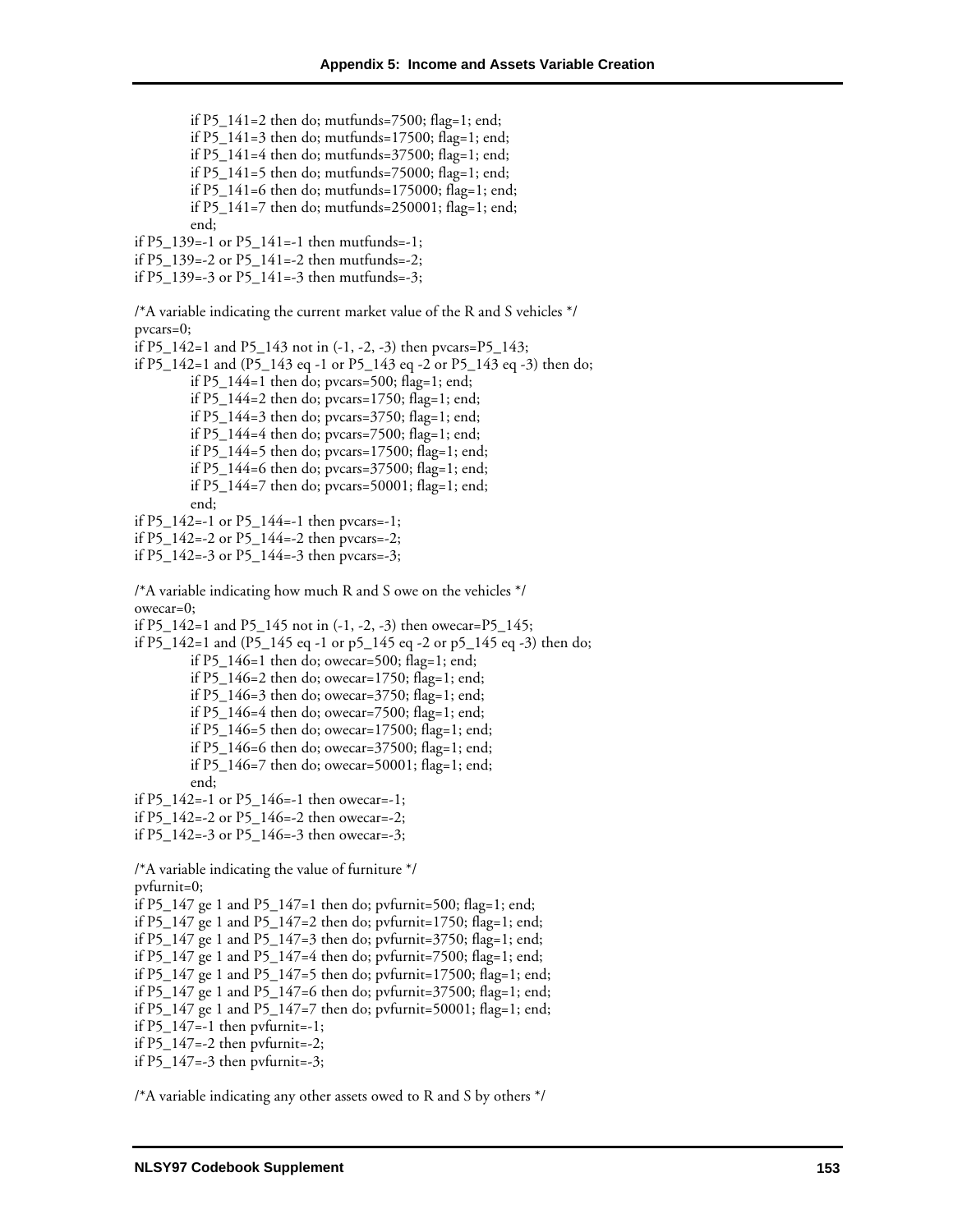othasset=0;

- if P5\_148=1 and P5\_149 not in (-1, -2, -3) then othasset=P5\_149;
- if P5\_148=1 and (P5\_149 eq -1 or P5\_149 eq -2 or P5\_149 eq -3) then do;
	- if P5\_150=1 then do; othasset=2500; flag=1; end;
	- if P5\_150=2 then do; othasset=7500; flag=1; end;
	- if P5\_150=3 then do; othasset=17500; flag=1; end;
	- if P5  $150=4$  then do; othasset=37500; flag=1; end;
	- if P5 $150=5$  then do; othasset=75000; flag=1; end;
	- if P5\_150=6 then do; othasset=175000; flag=1; end;
	- if P5\_150=7 then do; othasset=250001; flag=1; end;

end;

- if P5\_148=-1 or P5\_150=-1 then othasset=-1;
- if P5\_148=-2 or P5\_150=-2 then othasset=-2;
- if P5\_148=-3 or P5\_150=-3 then othasset=-3;

/\*A variable indicating any other debts R and S might have, such as:educational loans and any other debts \*/ eduloans=0;

- if P5\_151=1 and P5\_152 not in (-1, -2, -3) then eduloans=P5\_152;
- if P5\_151=1 and (P5\_152 eq -1 or P5\_152 eq -2 or P5\_152 eq -3) then do;

if P5\_153=1 then do; eduloans=500; flag=1; end;

- if P5\_153=2 then do; eduloans=1750; flag=1; end;
- if P5\_153=3 then do; eduloans=3750; flag=1; end;
- if P5\_153=4 then do; eduloans=7500; flag=1; end;
- if P5\_153=5 then do; eduloans=17500; flag=1; end;
- if P5\_153=6 then do; eduloans=37500; flag=1; end;
- if P5\_153=7 then do; eduloans=50001; flag=1; end;
- end;
- if P5\_151=-1 or P5\_153=-1 then eduloans=-1;
- if P5\_151=-2 or P5\_153=-2 then eduloans=-2;
- if P5\_151=-3 or P5\_153=-3 then eduloans=-3;
- /\* Any other debts...\*/
- othdebts=0;
- if P5\_154=1 and P5\_155 not in (-1, -2, -3) then othdebts=P5\_155;
- if P5\_154=1 and (P5\_155 eq -1 or P5\_155 eq -2 or P5\_155 eq -3) then do;
	- if P5\_156=1 then do; othdebts=500; flag=1; end;
		- if P5\_156=2 then do; othdebts=1750; flag=1; end;
		- if P5\_156=3 then do; othdebts=3750; flag=1; end;
		- if P5\_156=4 then do; othdebts=7500; flag=1; end;
		- if P5  $156=5$  then do; othdebts=17500; flag=1; end;
		- if P5\_156=6 then do; othdebts=37500; flag=1; end;
		- if P5\_156=7 then do; othdebts=50001; flag=1; end;
		- end;
- if P5\_154=-1 or P5\_156=-1 then othdebts=-1;
- if P5\_154=-2 or P5\_156=-2 then othdebts=-2;
- if P5\_154=-3 or P5\_156=-3 then othdebts=-3;

/\* Calculate the household net worth according to the parent or: hhworthp=assets-liabilities \*/

hhworthp=-4;

- hhworthp=(pvranch + pvmobile + pvhouse + ownbuss + realesta + tuitions + retirepl + othsav1 + othsav2 + mutfunds + pvcars + pvfurnit + othasset)-(mortgage + secondmg + owecar + eduloans + othdebts);
- if pvranch=-1 or pvmobile=-1 or pvhouse=-1 or ownbuss=-1 or realesta=-1 or tuitions=-1 or retirepl=-1 or othsav1=-1 or othsav2=-1 or mutfunds=-1 or pvcars=-1 or pvfurnit=-1 or othasset=-1 or mortgage=-1 or secondmg=-1 or owecar=-1 or eduloans=-1 or othdebts=-1 then hhworthp=-1;
- if pvranch=-2 or pvmobile=-2 or pvhouse=-2 or ownbuss=-2 or realesta=-2 or tuitions=-2 or retirepl=-2 or othsav1=-2 or othsav2=-2 or mutfunds=-2 or pvcars=-2 or pvfurnit=-2 or othasset=-2 or mortgage=-2 or secondmg=-2 or owecar=-2 or eduloans=-2 or othdebts=-2 then hhworthp=-2;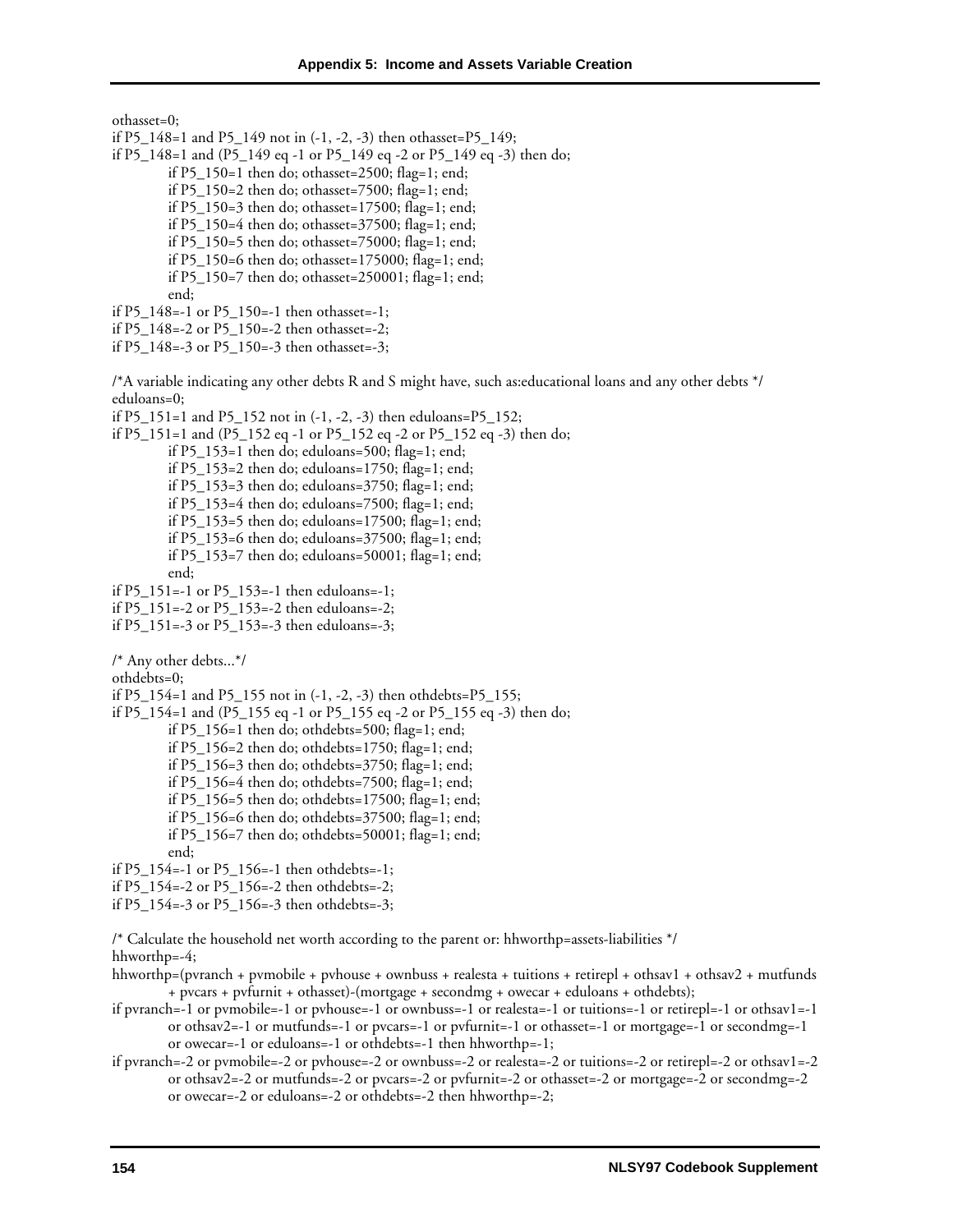if pvranch=-3 or pvmobile=-3 or pvhouse=-3 or ownbuss=-3 or realesta=-3 or tuitions=-3 or retirepl=-3 or othsav1=-3 or othsav2=-3 or mutfunds=-3 or pvcars=-3 or pvfurnit=-3 or othasset=-3 or mortgage=-3 or secondmg=-3 or owecar=-3 or eduloans=-3 or othdebts=-3 then hhworthp=-3; if pnorcid=-4 then hhworthp=-4; /\* Create gross hh income according to the parent\*/ groshhIp=-4; do I=1 to 9; if famI(I) ge 0 then do; groshhIp=(nfarmwgR + farmwgR+nfarmwgS + farmwgS + interest + AFDCADC + SSI + childsup + rentalI +  $f_{\rm atm}$ I01 +  $f_{\rm atm}$ I02 +  $f_{\rm atm}$ I03 +  $f_{\rm atm}$ I04 +  $f_{\rm atm}$ I05 +  $f_{\rm atm}$ I06 +  $f_{\rm atm}$ I07 +  $f_{\rm atm}$ I08 +  $f_{\rm atm}$ I09); end; end; if nfarmwgR=-1 or farmwgR=-1 or nfarmwgS=-1 or farmwgS=-1 or interest=-1 or AFDCADC=-1 or SSI=-1 or childsup=-1 or rentalI=-1 or famI01=-1 or famI02=-1 or famI03=-1 or famI04=-1 or famI05=-1 or

famI06=-1 or famI07=-1 or famI08=-1 or famI09=-1 then groshhIp=-1;

 if nfarmwgR=-2 or farmwgR=-2 or nfarmwgS=-2 or farmwgS=-2 or interest=-2 or AFDCADC=-2 or SSI=-2 or childsup=-2 or rentalI=-2 or famI01=-2 or famI02=-2 or famI03=-2 or famI04=-2 or famI05=-2 or famI06=-2 or famI07=-2 or famI08=-2 or famI09=-2 then groshhIp=-2;

 if nfarmwgR=-3 or farmwgR=-3 or nfarmwgS=-3 or farmwgS=-3 or interest=-3 or AFDCADC=-3 or SSI=-3 or childsup=-3 or rentalI=-3 or famI01=-3 or famI02=-3 or famI03=-3 or famI04=-3 or famI05=-3 or famI06=-3 or famI07=-3 or famI08=-3 or famI09=-3 then groshhIp=-3;

if pnorcid=-4 then groshhIp=-4;

### **/\*\*\*\*\* SECTION 2: YOUTH HOUSEHOLD NET WORTH AND GROSS HOUSEHOLD INCOME \*\*\*\*\*/**

flag=0;

/\*First, create a variable indicating net receipts from non-farm employment earned by youth (Y), such as wages  $(nfarmwgY).$  \*/

nfarmwgY=0;

if  $(YI_1400=1$  and  $YI_1700$  not in  $(-1, -2, -3)$  or  $(YI_1400=-1$  and  $YI_1600=1$  and  $YI_1700$  not in  $(-1, -2, -3)$  or (YI\_1400=-2 and YI\_1500=1 and YI\_1700 not in (-1, -2, -3)) or (YI\_1400=-2 and YI\_1500=-1 and YI\_1600=1 and YI\_1700 not in (-1, -2, -3)) then nfarmwgY=YI\_1700;

if (YI\_1400=1 or (YI\_1400=-1 and YI\_1600=1) or (YI\_1400=-2 and YI\_1500=1) or (YI\_1400=-2 and YI\_1500=-1 and YI\_1600=1) or (YI\_1400=-3 and YI\_1600=1) or (YI\_1400=-3 and YI\_1500=1) or (YI\_1400=-2 and YI\_1500=- 3 and YI\_1600=1)) and (YI\_1700 eq -1 or YI\_1700 eq -2 or YI\_1700 eq -3) then do;

if YI\_1800=1 then do; nfarmwgY=2500; flag=1; end;

if YI\_1800=2 then do; nfarmwgY=7500; flag=1; end;

if YI\_1800=3 then do; nfarmwgY=17500; flag=1; end;

if YI\_1800=4 then do; nfarmwgY=22500; flag=1; end;

if YI\_1800=5 then do; nfarmwgY=75000; flag=1; end;

if YI\_1800=6 then do; nfarmwgY=175000; flag=1; end;

if YI\_1800=7 then do; nfarmwgY=250001; flag=1; end;

end;

if YI\_1600=-1 or YI\_1800=-1 then nfarmwgY=-1;

if YI\_1500=-2 or YI\_1800=-2 then nfarmwgY=-2;

if YI\_1600=-3 or YI\_1500=-3 or YI\_1800=-3 then nfarmwgY=-3;

/\* For all the questions below, the youth must be INDEPENDENT (YI\_1900=1) \*/

/\*Second, create a variable indicating net receipts from farm self-employment earned by the Y (farmwgY)\*/ farmwgY=0;

if YI\_1900=1 and YI\_2000=1 and YI\_2100 not in (-1, -2, -3) then farmwgY=YI\_2100;

if YI\_1900=1 and YI\_2000=1 and (YI\_2100 eq -1 or YI\_2100 eq -2 or YI\_2100 eq -3) then do;

if  $YI_2200=1$  then do; farmwg $Y=-2$ ; flag=1; end;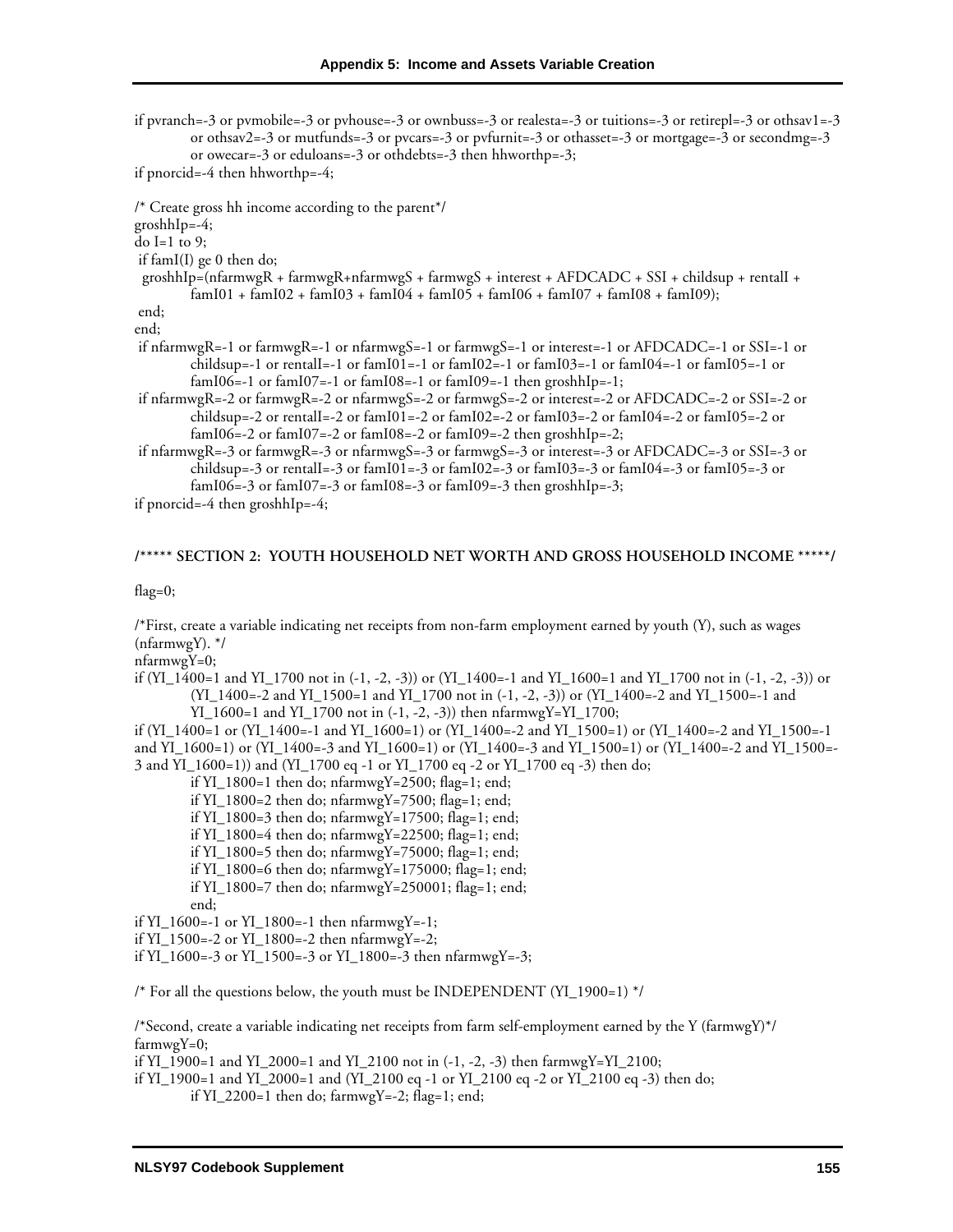if YI\_2200=2 then do; farmwgY=2500; flag=1; end;

if YI\_2200=3 then do; farmwgY=7500; flag=1; end; if YI\_2200=4 then do; farmwgY=17500; flag=1; end; if YI\_2200=5 then do; farmwgY=37500; flag=1; end; if YI\_2200=6 then do; farmwgY=75000; flag=1; end; if YI\_2200=7 then do; farmwgY=175000; flag=1; end; if YI\_2200=8 then do; farmwgY=250001; flag=1; end; end; if YI\_2000=-1 or YI\_2200=-1 then farmwgY=-1; if YI\_2000=-2 or YI\_2200=-2 then farmwgY=-2; if YI\_2000=-3 or YI\_2200=-3 then farmwgY=-3; /\*Third, create the above variables for the event the Y has a spouse/partner: nfarmwgP and farmwgP  $^*/$  $n$ farmwg $P=0$ ; if YI\_1900=1 then do; if (YI\_2300=1 and YI\_2400=1 and YI\_2600 not in (-1, -2, -3)) or (YI\_2300=1 and YI\_2400=-1 and YI\_2500=1 and  $YI_2600$  not in  $(-1, -2, -3)$  then nfarmwgP= $YI_2600$ ; if (YI\_2300=1 and YI\_2400=1 and (YI\_2600 eq -1 or YI\_2600 eq -2 or YI\_2600 eq -3)) or (YI\_2300=1 and YI\_2400=-1 and YI\_2500=1 and (YI\_2600 eq -1 or YI\_2600 eq -2 or YI\_2600 eq -3)) then do; if YI\_2700=1 then do; nfarmwgP=2500; flag=1; end; if YI\_2700=2 then do; nfarmwgP=7500; flag=1; end; if YI\_2700=3 then do; nfarmwgP=17500; flag=1; end; if YI\_2700=4 then do; nfarmwgP=37500; flag=1; end; if YI\_2700=5 then do; nfarmwgP=75000; flag=1; end; if YI\_2700=6 then do; nfarmwgP=175000; flag=1; end; if YI\_2700=7 then do; nfarmwgP=250001; flag=1; end; end; if YI\_2300=-1 or YI\_2500=-1 or YI\_2700=-1 then nfarmwgP=-1; if YI\_2300=-2 or YI\_2400=-2 or YI\_2700=-2 then nfarmwgP=-2; if YI\_2300=-3 or YI\_2400=-3 or YI\_2500=-3 or YI\_2700=-3 then nfarmwgP=-3; end;  $farmwgP=0;$ if YI\_1900=1 then do; if YI\_2900=1 and YI\_3000 not in (-1, -2, -3) then farmwgP=YI\_3000; if YI\_2900=1 and (YI\_3000 eq -1 or YI\_3000 eq -2 or YI\_3000 eq -3) then do; if  $YI_3100=1$  then do; farmwgP=-2; flag=1; end; if YI\_3100=2 then do; farmwgP=2500; flag=1; end; if YI\_3100=3 then do; farmwgP=7500; flag=1; end; if YI\_3100=4 then do; farmwgP=17500; flag=1; end; if YI\_3100=5 then do; farmwgP=37500; flag=1; end; if YI\_3100=6 then do; farmwgP=75000; flag=1; end; if YI\_3100=7 then do; farmwgP=175000; flag=1; end; if YI\_3100=8 then do; farmwgP=250001; flag=1; end; end; if YI\_2300=-1 or YI\_2900=-1 or YI\_3100=-1 then farmwgP=-1; if YI\_2300=-2 or YI\_2900=-2 or YI\_3100=-2 then farmwgP=-2; if YI\_2300=-3 or YI\_2900=-3 or YI\_3100=-3 then farmwgP=-3; end; /\* Create a variable indicating whether they collected any child support (childsuY) \*/ childsuY=0; if YI\_1900=1 then do; if YI\_4000=1 and YI\_4100 not in (-1, -2, -3) then childsuY=YI\_4100; if YI\_4000=1 and (YI\_4100 eq -1 or YI\_4100 eq -2 or YI\_4100 eq -3) then do; if  $YI_4200=1$  then do; childsuY=500; flag=1; end;

if YI\_4200=2 then do; childsuY=1750; flag=1; end;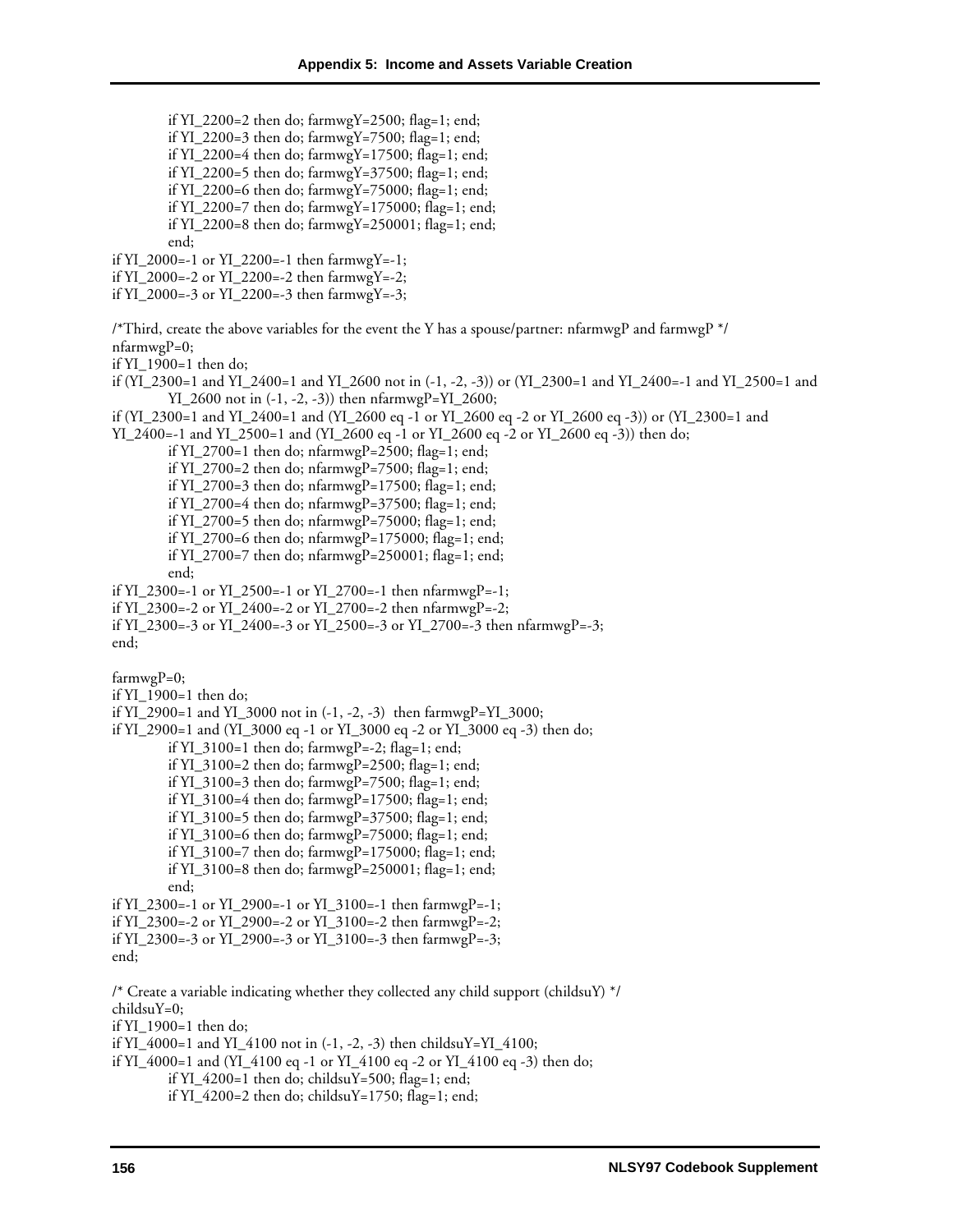if YI\_4200=3 then do; childsuY=3750; flag=1; end; if YI\_4200=4 then do; childsuY=7500; flag=1; end; if YI\_4200=5 then do; childsuY=17500; flag=1; end; if YI\_4200=6 then do; childsuY=37500; flag=1; end; if YI\_4200=7 then do; childsuY=50001; flag=1; end; end; if YI\_4000=-1 or YI\_4200=-1 then childsuY=-1; if YI\_4000=-2 or YI\_4200=-2 then childsuY=-2; if YI\_4000=-3 or YI\_4200=-3 then childsuY=-3; end; /\* Create a variable indicating the amount of interests received by the youth (Y) and partner/spouse \*/ interesY=0; if YI\_1900=1 then do; if YI\_4300=1 and YI\_4400 not in (-1, -2, -3) then interesY=YI\_4400; if YI  $\,4300=1$  and (YI  $\,4400$  eq -1 or YI  $\,4400$  eq -2 or YI  $\,4400$  eq -3) then do; if YI\_4500=1 then do; interesY=250; flag=1; end; if YI\_4500=2 then do; interesY=750; flag=1; end; if YI\_4500=3 then do; interesY=1750; flag=1; end; if YI\_4500=4 then do; interesY=3750; flag=1; end; if YI\_4500=5 then do; interesY=6250; flag=1; end; if YI\_4500=6 then do; interesY=8750; flag=1; end; if YI\_4500=7 then do; interesY=10001; flag=1; end; end; if YI\_4300=-1 or YI\_4500=-1 then interesY=-1; if YI\_4300=-2 or YI\_4500=-2 then interesY=-2; if YI\_4300=-3 or YI\_4500=-3 then interesY=-3; end; /\* Create a variable indicating whether they collected any dividends from stocks and mutual funds \*/ dividend=0; if YI\_1900=1 then do; if YI\_4600=1 and YI\_4700 not in  $(-1, -2, -3)$  then dividend=YI\_4700; if YI\_4600=1 and (YI\_4700 eq -1 or YI\_4700 eq -2 or YI\_4700 eq -3) then do; if YI\_4800=1 then do; dividend=250; flag=1; end; if YI  $4800=2$  then do; dividend=750; flag=1; end; if YI  $4800=3$  then do; dividend=1750; flag=1; end; if YI\_4800=4 then do; dividend=3750; flag=1; end; if YI\_4800=5 then do; dividend=6250; flag=1; end; if YI  $4800=6$  then do; dividend=8750; flag=1; end; if YI\_4800=7 then do; dividend=10001; flag=1; end; end; if YI\_4600=-1 or YI\_4800=-1 then dividend=-1; if YI\_4600=-2 or YI\_4800=-2 then dividend=-2; if YI\_4600=-3 or YI\_4800=-3 then dividend=-3; end; /\* Create a variable indicating any rental income \*/ rentalIY=0; if YI\_1900=1 then do; if YI\_4900=1 and YI\_5000 not in (-1, -2, -3) then rentalIY=YI\_5000; if YI\_4900=1 and (YI\_5000 eq -1 or YI\_5000 eq -2 or YI\_5000 eq -3) then do; if YI\_5100=1 then do; rentalIY=500; flag=1; end; if YI\_5100=2 then do; rentalIY=1750; flag=1; end; if YI\_5100=3 then do; rentalIY=3750; flag=1; end; if YI\_5100=4 then do; rentalIY=7500; flag=1; end;

if YI\_5100=5 then do; rentalIY=17500; flag=1; end;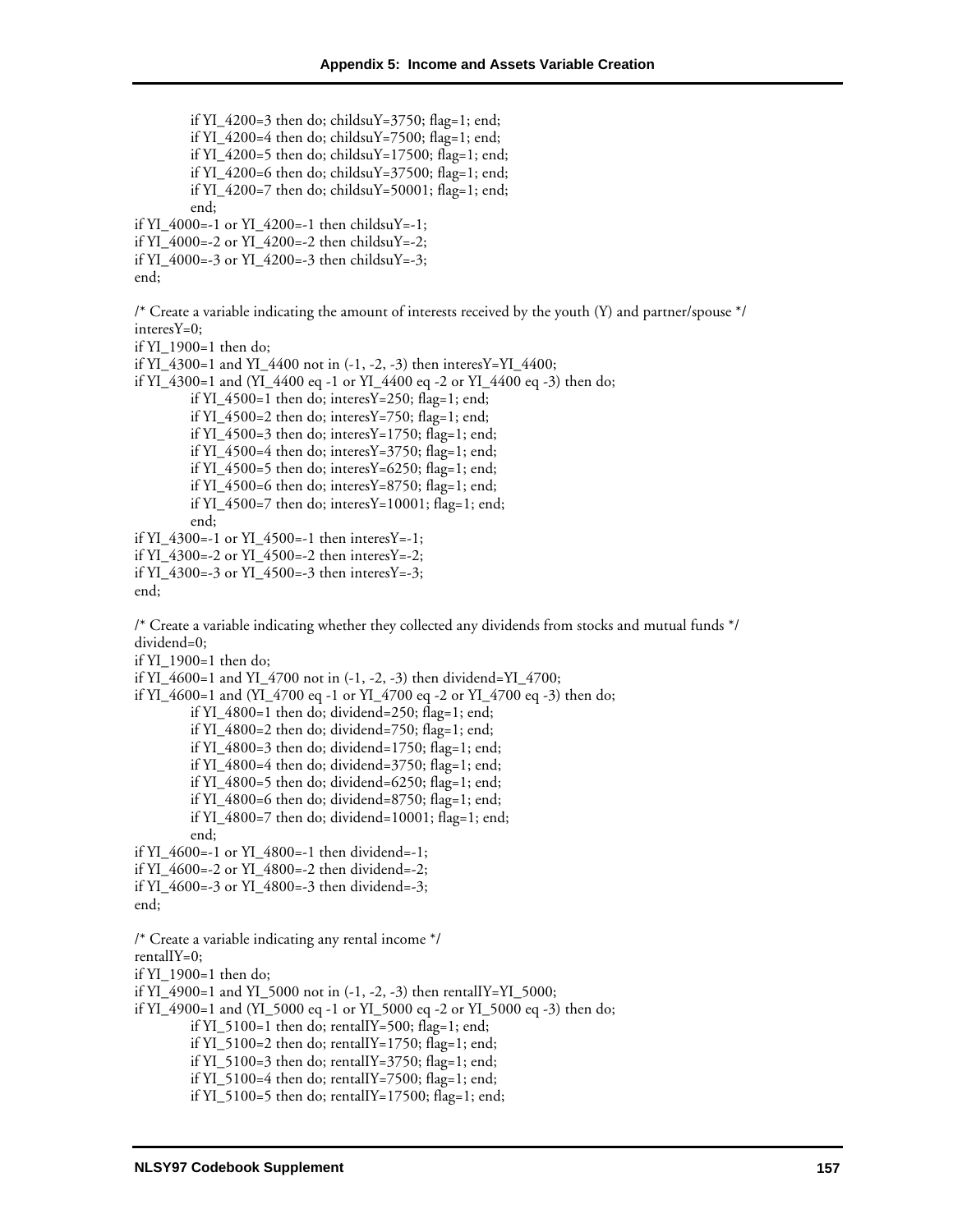if YI\_5100=6 then do; rentalIY=37500; flag=1; end; if YI\_5100=7 then do; rentalIY=50001; flag=1; end; end; if YI\_4900=-1 or YI\_5100=-1 then rentalIY=-1; if YI\_4900=-2 or YI\_5100=-2 then rentalIY=-2; if YI\_4900=-3 or YI\_5100=-3 then rentalIY=-3; end; /\* next a variable indicating whether they received any property/money from estates, trusts, annuities, inheritances \*/  $\text{estatesY=0};$ if YI\_1900=1 then do; if YI\_5200=1 and YI\_5300 not in (-1, -2, -3) then estatesY=YI\_5300; if YI\_5200=1 and (YI\_5300 eq -1 or YI\_5300 eq -2 or YI\_5300 eq -3) then do; if YI\_5400=1 then do; estatesY=2500; flag=1; end; if YI\_5400=2 then do; estatesY=7500; flag=1; end; if YI\_5400=3 then do; estatesY=17500; flag=1; end; if YI\_5400=4 then do; estatesY=37500; flag=1; end; if YI\_5400=5 then do; estatesY=75000; flag=1; end; if YI\_5400=6 then do; estatesY=175000; flag=1; end; if YI\_5400=7 then do; estatesY=250001; flag=1; end; end; if YI\_5200=-1 or YI\_5400=-1 then estatesY=-1; if YI\_5200=-2 or YI\_5400=-2 then estatesY=-2; if YI\_5200=-3 or YI\_5400=-3 then estatesY=-3; end; /\* Now create a variable indicating any cash or money other than allowances parents might have given the youth if he/she still lives with them (INCLUDED IN THE INCOME) \*/ allowpar=0; if YI\_1900=1 and YI\_5600=1 then do; if YI\_5700=1 and YI\_5800 not in (-1, -2, -3) then allowpar=YI\_5800; if YI\_5700=1 and (YI\_5800 eq -1 or YI\_5800 eq -2 or YI\_5800 eq -3) then do; if YI  $5900=1$  then do; allowpar=250; flag=1; end; if YI\_5900=2 then do; allowpar=750; flag=1; end; if YI\_5900=3 then do; allowpar=1750; flag=1; end; if YI\_5900=4 then do; allowpar= $3750$ ; flag=1; end; if YI\_5900=5 then do; allowpar= $6250$ ; flag=1; end; if YI\_5900=6 then do; allowpar=8750; flag=1; end; if YI\_5900=7 then do; allowpar=10001; flag=1; end; end; if YI\_1900=0 or YI\_5700=-4 then allowpar=-4; if YI\_5700=-1 or YI\_5900=-1 then allowpar=-1; if YI\_5700=-2 or YI\_5900=-2 then allowpar=-2; if YI\_5700=-3 or YI\_5900=-3 then allowpar=-3; end; /\* If the youth lived with the parents during the previous year and paid for room and board...\*/ roomyear=0; if YI\_1900=1 and YI\_5600=1 then do; if YI\_6100=1 and YI\_6200 not in (-1, -2, -3) then do; if YI\_6300=1 then roomyear=YI\_6200\*52; if YI\_6300=2 then roomyear=YI\_6200\*26; if YI\_6300=3 then roomyear=YI\_6200\*12; if YI\_6300=4 then roomyear=YI\_6200\*2; if YI\_6300=5 then roomyear=YI\_6200; if YI\_6300=6 then do; roomyear=YI\_6200; flag=1; end;

if YI\_6300=7 then do; roomyear=YI\_6200; flag=1; end;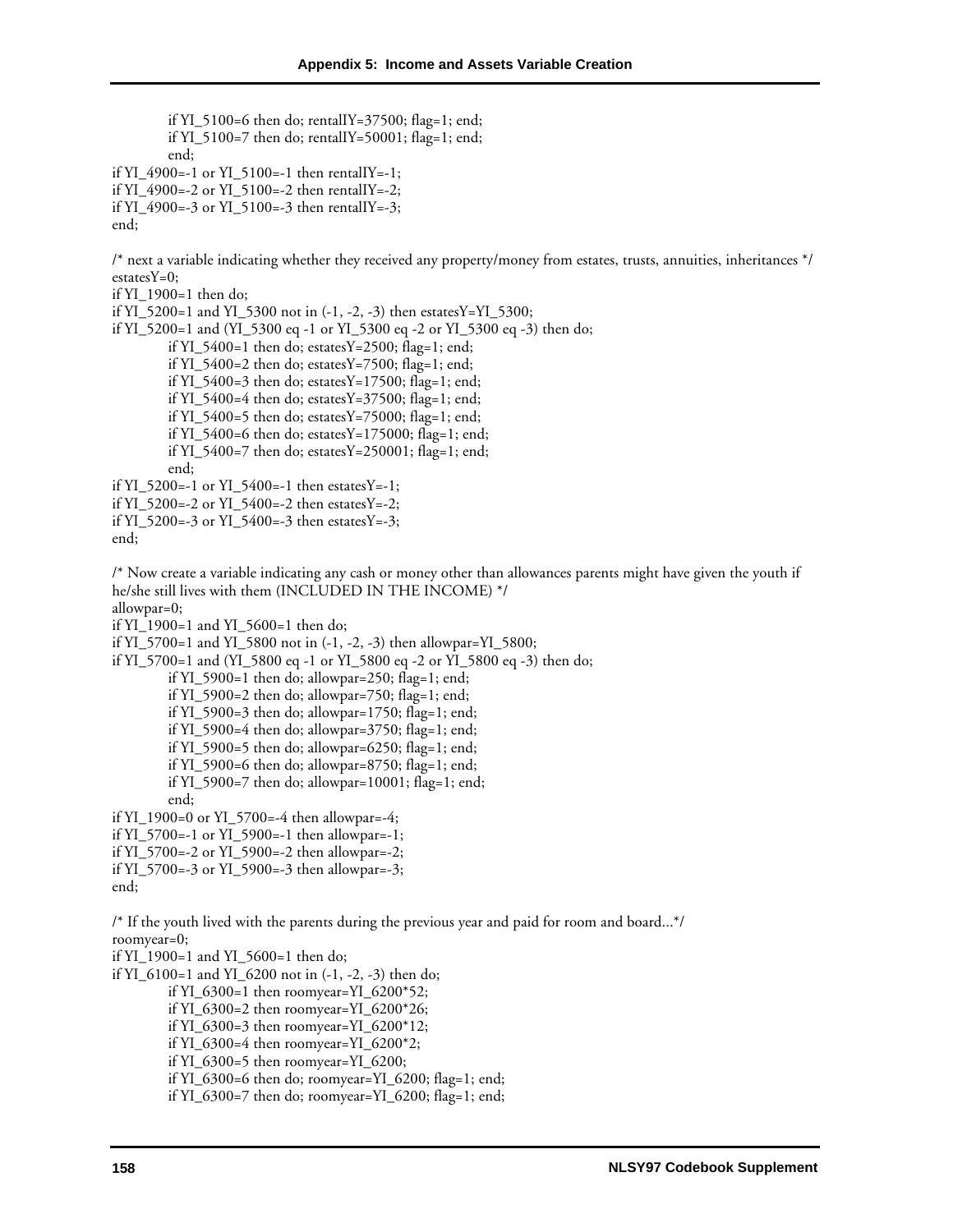end; if YI\_6100=-1 or YI\_6200=-1 or YI\_6300=-1 then roomyear=-1; if YI\_6100=-2 or YI\_6200=-2 or YI\_6300=-2 then roomyear=-2; if YI\_6100=-3 or YI\_6200=-3 or YI\_6300=-3 then roomyear=-3; end;

/\* Any other payments to your parents?, if the youth lived with them during the previous year \*/ othpaypa=0;

if YI\_5600=1 then do;

if YI\_1900=1 and YI\_6100=0 and YI\_6310=1 then othpaypa=YI\_6320;

if YI\_1900=0 or YI\_6310=1 or YI\_6320=-1 then othpaypa=-4;

if YI\_6310=-1 or YI\_6320=-1 then othpaypa=-1;

if YI\_6310=-2 or YI\_6320=-2 then othpaypa=-2;

if YI\_6310=-3 or YI\_6320=-3 then othpaypa=-3;

```
end;
```
/\* If living with mother/female guardian, did R receive any money from her? (incl. in youth income definition) \*/ allowmot=0;

if YI\_1900=1 and YI\_6400=1 then do;

if YI\_6500=1 and YI\_6600 not in (-1, -2, -3) then allowmot=YI\_6600;

if YI\_6500=1 and (YI\_6600 eq -1 or YI\_6600 eq -2 or YI\_6600 eq -3) then do;

if YI\_6700=1 then do; allowmot=250; flag=1; end;

if YI\_6700=2 then do; allowmot=750; flag=1; end;

if YI\_6700=3 then do; allowmot=1750; flag=1; end;

if YI\_6700=4 then do; allowmot=3750; flag=1; end;

if YI\_6700=5 then do; allowmot=7500; flag=1; end;

if YI\_6700=6 then do; allowmot=8750; flag=1; end;

if YI\_6700=7 then do; allowmot=10001; flag=1; end; end;

if YI\_6500=-1 or YI\_6700=-1 then allowmot=-1;

if YI\_6500=-2 or YI\_6700=-2 then allowmot=-2;

if YI\_6500=-3 or YI\_6700=-3 then allowmot=-3;

```
end;
```
/\* If living with the mother or female guardian but rather made payments to this person...\*/ othpaymo=0;

if YI\_6400=1 then do;

if YI\_1900=1 and YI\_6800=1 then othpaymo=YI\_6900;

if YI\_6800=-1 or YI\_6900=-1 then othpaymo=-1;

if YI\_6800=-2 or YI\_6900=-2 then othpaymo=-2;

if YI\_6800=-3 or YI\_6900=-3 then othpaymo=-3;

```
end;
```
/\* If lived with the mother or female guardian and made room and board payments to her...\*/ yroommot=0;

```
if YI_1900=1 and YI_6400=1 then do;
```

```
if YI_6910=1 and YI_6920=1 and YI_6940=1 then yroommot=YI_6930*52; 
if YI_6910=1 and YI_6920=1 and YI_6940=2 then yroommot=YI_6930*26; 
if YI_6910=1 and YI_6920=1 and YI_6940=3 then yroommot=YI_6930*12;
if YI_6910=1 and YI_6920=1 and YI_6940=4 then yroommot=YI_6930*2; 
if YI_6910=1 and YI_6920=1 and YI_6940=5 then yroommot=YI_6930; 
if YI_6910=1 and YI_6920=1 and YI_6940=6 then do; yroommot=YI_6930; flag=1; end; 
if YI_6910=1 and YI_6920=1 and YI_6940=7 then do; yroommot=YI_6930; flag=1; end; 
if YI_6910=-1 or YI_6920=-1 or YI_6930=-1 or YI_6940=-1 then yroommot=-1; 
if YI_6910=-2 or YI_6920=-2 or YI_6930=-2 or YI_6940=-2 then yroommot=-2; 
if YI_6910=-3 or YI_6920=-3 or YI_6930=-3 or YI_6940=-3 then yroommot=-3; 
end;
```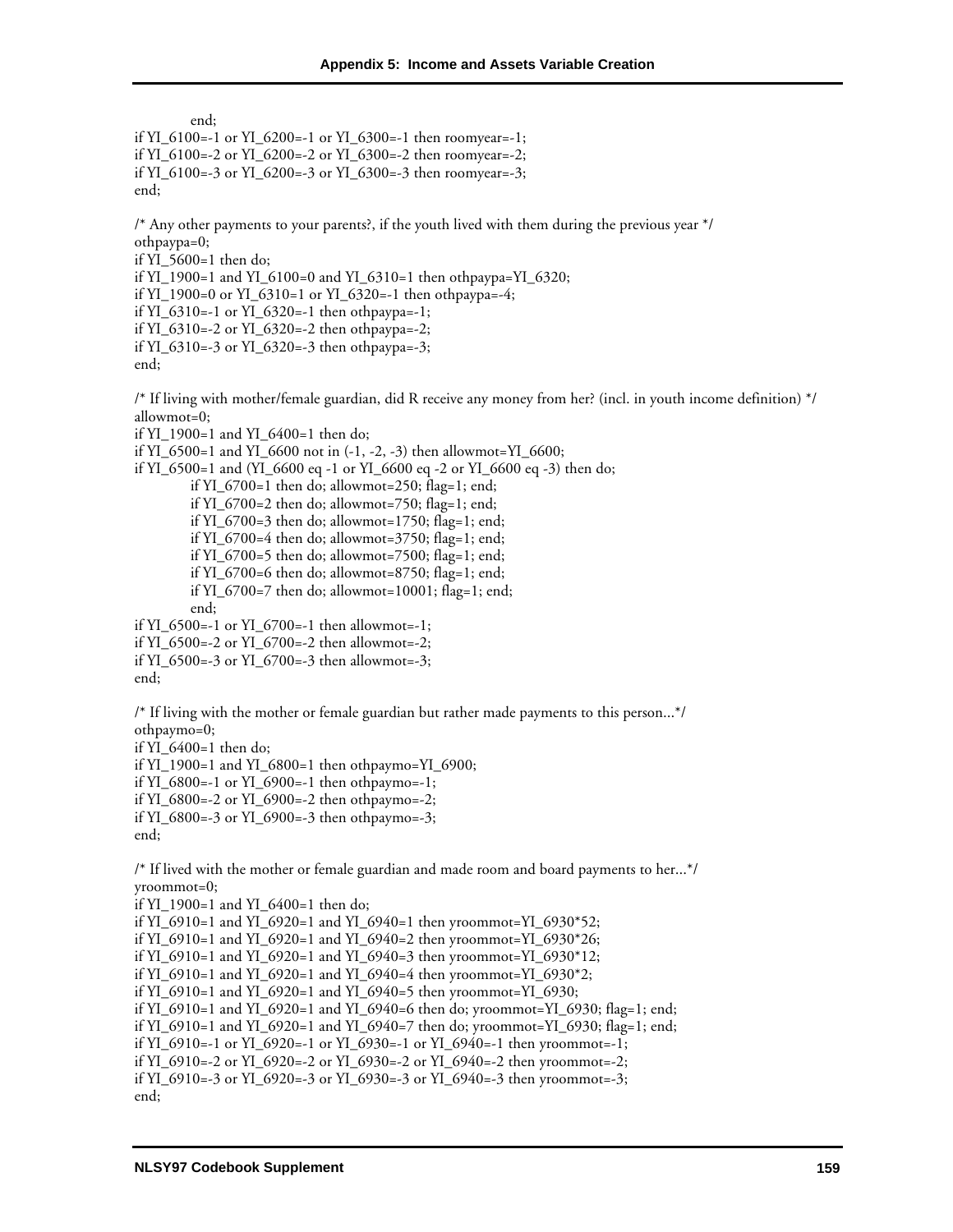/\* If the youth lived with the father or male guardian and received any cash or money other than allowances from him (INCLUDED IN THE YOUTH INCOME) \*/ allowfat=0; if YI\_1900=1 then do; if YI\_7000=1 and YI\_7100=1 and YI\_7200 not in (-1, -2, -3) then allowfat=YI\_7200; if YI\_7000=1 and YI\_7100=1 and (YI\_7200 eq -1 or YI\_7200 eq -2 or YI\_7200 eq -3) then do; if YI  $7300=1$  then do; allowfat=250; flag=1; end; if YI\_7300=2 then do; allowfat=750; flag=1; end; if YI\_7300=3 then do; allowfat=1750; flag=1; end; if YI\_7300=4 then do; allowfat=3750; flag=1; end; if YI\_7300=5 then do; allowfat=6250; flag=1; end; if YI\_7300=6 then do; allowfat=8750; flag=1; end; if YI\_7300=7 then do; allowfat=10001; flag=1; end; end; if YI\_7100=-1 or YI\_7300=-1 then allowfat=-1; if YI\_7100=-2 or YI\_7300=-2 then allowfat=-2; if YI\_7100=-3 or YI\_7300=-3 then allowfat=-3; end; /\* If the youth lived with the father or male guardian but rather paid him...\*/ othpayfa=0; if YI\_1900=1 and YI\_7000=1 and YI\_7400=1 then othpayfa=YI\_7500; if YI\_7400=-1 or YI\_7500=-1 then othpayfa=-1; if YI\_7400=-2 or YI\_7500=-2 then othpayfa=-2; if YI\_7400=-3 or YI\_7500=-3 then othpayfa=-3; /\* If the youth lived with the father or male guardian and paid him for room and board \*/ yroomfat=0; if YI\_1900=1 and YI\_7000=1 then do; if YI\_7520=1 and YI\_7540=1 then yroomfat=YI\_7530\*52; if YI\_7520=1 and YI\_7540=2 then yroomfat=YI\_7530\*26; if YI\_7520=1 and YI\_7540=3 then yroomfat=YI\_7530\*12; if YI\_7520=1 and YI\_7540=4 then yroomfat=YI\_7530\*2; if YI\_7520=1 and YI\_7540=5 then yroomfat=YI\_7530; if YI\_7520=1 and YI\_7540=6 then do; yroomfat=YI\_7530; flag=1; end; if YI\_7520=1 and YI\_7540=7 then do; yroomfat=YI\_7530; flag=1; end; if YI\_7520=-1 or YI\_7540=-1 then yroomfat=-1; if YI\_7520=-2 or YI\_7540=-2 then yroomfat=-2; if YI  $7520=-3$  or YI  $7540=-3$  then yroomfat=-3; end; /\* Income received by the youth from other sources: SS payments, pension and retirement income, alimony, payments from insurance policies, etc...? \*/ pensionY=0; if YI  $1900=1$  then do; if YI\_7600=1 and YI\_7700 not in (-1, -2, -3) then pensionY=YI\_7700; if YI\_7600=1 and (YI\_7700 eq -1 or YI\_7700 eq -2 or YI\_7700 eq -3) then do; if YI\_7800=1 then do; pensionY=500; flag=1; end; if YI\_7800=2 then do; pensionY=1750; flag=1; end; if YI\_7800=3 then do; pensionY=3750; flag=1; end; if YI\_7800=4 then do; pensionY=7500; flag=1; end; if YI\_7800=5 then do; pensionY=17500; flag=1; end; if YI\_7800=6 then do; pensionY=37500; flag=1; end; if YI\_7800=7 then do; pensionY=50001; flag=1; end;

end;

if YI\_7600=-1 or YI\_7800=-1 then pensionY=-1;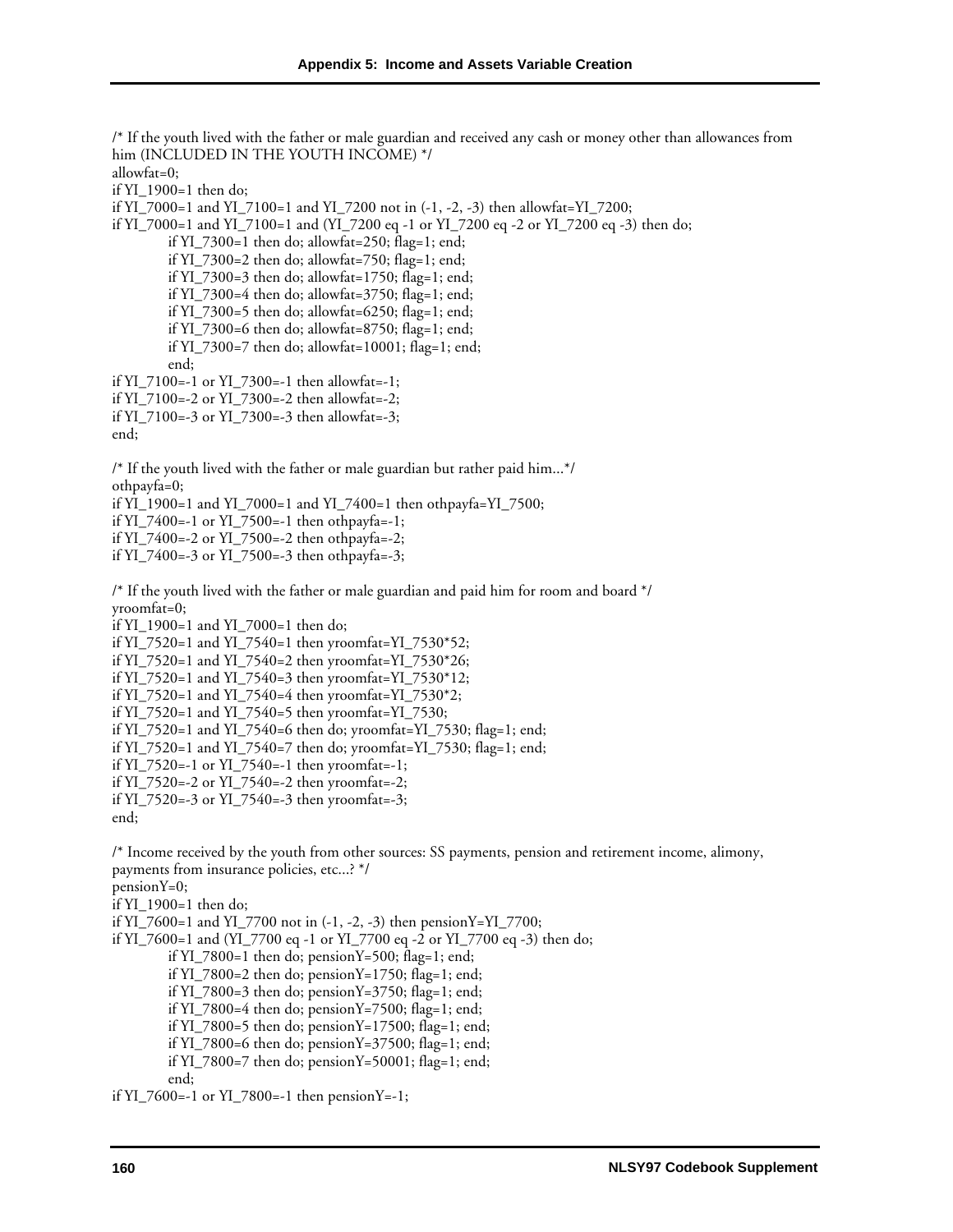if YI\_7600=-2 or YI\_7800=-2 then pensionY=-2; if YI\_7600=-3 or YI\_7800=-3 then pensionY=-3; end; /\* For EVERYONE, DEPENDENT OR INDEPENDENT, allowances received by the youth from his/her family (NOT INCLUDED IN THE INCOME DEFINITION OF THE YOUTH) \*/ yfaallow=0; if YI\_8100=1 and YI\_8200 not in  $(0, -1, -2, -3)$  then do; if YI\_8300=1 then yfaallow=YI\_8200\*52; if YI\_8300=2 then yfaallow=YI\_8200\*12; if YI\_8300=3 then do; yfaallow=YI\_8200; flag=1; end; end; if YI\_8100=-1 or YI\_8200=-1 or YI\_8300=-1 then yfaallow=-1; if YI\_8100=-2 or YI\_8200=-2 or YI\_8300=-2 then yfaallow=-2; if YI\_8100=-3 or YI\_8200=-3 or YI\_8300=-3 then yfaallow=-3; /\* Now a few more questions regarding income if the individual is INDEPENDENT (YI\_8500=1) OR 14 YEARS OF AGE OR OLDER (YI\_8400=1)\*/ /\* If the youth lived with the father, the father's income \*/ faincome=0; if YI\_8400=1 or YI\_8500=1 then do; if YI\_8600=1 and YI\_8700=1 and YI\_8800 not in (-1, -2, -3) then faincome=YI\_8800; if YI\_8600=1 and YI\_8700=1 and (YI\_8800 eq -1 or YI\_8800 eq -2 or YI\_8800 eq -3) then do; if YI\_8900=1 then do; faincome=2500; flag=1; end; if YI\_8900=2 then do; faincome=7500; flag=1; end; if YI\_8900=3 then do; faincome=17500; flag=1; end; if YI\_8900=4 then do; faincome=37500; flag=1; end; if YI\_8900=5 then do; faincome=75000; flag=1; end; if YI\_8900=6 then do; faincome=175000; flag=1; end; if YI\_8900=7 then do; faincome=250001; flag=1; end; end; if YI\_8600=-1 or YI\_8700=-1 or YI\_8900=-1 then faincome=-1; if YI\_8600=-2 or YI\_8700=-2 or YI\_8900=-2 then faincome=-2; if YI\_8600=-3 or YI\_8700=-3 or YI\_8900=-3 then faincome=-3; end; /\* If the youth lived with the mother, the mother's income \*/ maincome=0; if YI  $8400=1$  or YI  $8500=1$  then do; if YI\_9100=1 and YI\_9200=1 and YI\_9300 not in (-1, -2, -3) then maincome=YI\_9300; if YI\_9100=1 and YI\_9200=1 and (YI\_9300 eq -1 or YI\_9300 eq -2 or YI\_9300 eq -3) then do; if YI\_9400=1 then do; maincome=2500; flag=1; end; if YI\_9400=2 then do; maincome=7500; flag=1; end; if YI\_9400=3 then do; maincome=17500; flag=1; end; if YI\_9400=4 then do; maincome=37500; flag=1; end; if YI\_9400=5 then do; maincome=75000; flag=1; end; if YI\_9400=6 then do; maincome=175000; flag=1; end; if YI\_9400=7 then do; maincome=250001; flag=1; end; end; if YI\_9100=-1 or YI\_9200=-1 or YI\_9400=-1 then maincome=-1; if YI\_9100=-2 or YI\_9200=-2 or YI\_9400=-2 then maincome=-2; if YI\_9100=-3 or YI\_9200=-3 or YI\_9400=-3 then maincome=-3; end;

/\* If the youth lives with the male guardian \*/ mgincome=0;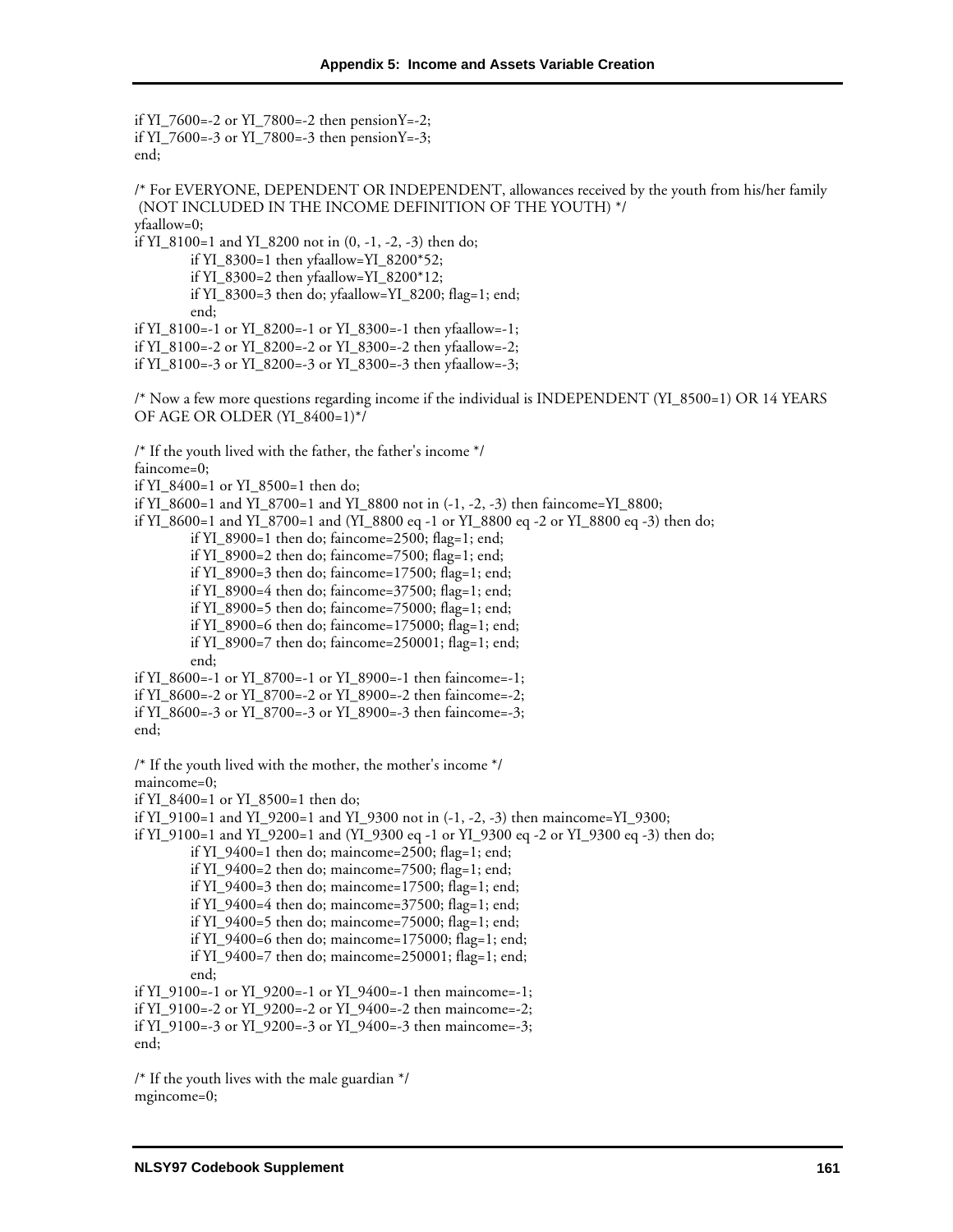if YI\_8400=1 or YI\_8500=1 then do; if YI\_9600=1 and YI\_9700=1 and YI\_9800 not in (-1, -2, -3) then mgincome=YI\_9800; if YI\_9600=1 and YI\_9700=1 and (YI\_9800 eq -1 or YI\_9800 eq -2 or YI\_9800 eq -3) then do; if YI\_9900=1 then do; mgincome=2500; flag=1; end; if YI\_9900=2 then do; mgincome=7500; flag=1; end; if YI\_9900=3 then do; mgincome=17500; flag=1; end; if YI  $9900=4$  then do; mgincome=37500; flag=1; end; if YI\_9900=5 then do; mgincome=75000; flag=1; end; if YI\_9900=6 then do; mgincome=175000; flag=1; end; if YI\_9900=7 then do; mgincome=250001; flag=1; end; end; if YI\_9600=-1 or YI\_9700=-1 or YI\_9900=-1 then mgincome=-1; if YI\_9600=-2 or YI\_9700=-2 or YI\_9900=-2 then mgincome=-2; if YI\_9600=-3 or YI\_9700=-3 or YI\_9900=-3 then mgincome=-3; end; /\* If the youth lives with female guardian \*/ fgincome=0; if YI\_8400=1 or YI\_8500=1 then do; if YI\_10100=1 and YI\_10200=1 and YI\_10300 not in (-1, -2, -3) then fgincome=YI\_10300; if YI\_10100=1 and YI\_10200=1 and (YI\_10300 eq -1 or YI\_10300 eq -2 or YI\_10300 eq -3) then do; if YI\_10400=1 then do; fgincome=2500; flag=1; end; if YI\_10400=2 then do; fgincome=7500; flag=1; end; if YI\_10400=3 then do; fgincome=17500; flag=1; end; if YI\_10400=4 then do; fgincome=37500; flag=1; end; if YI\_10400=5 then do; fgincome=75000; flag=1; end; if YI\_10400=6 then do; fgincome=175000; flag=1; end; if YI\_10400=7 then do; fgincome=250001; flag=1; end; end; if YI\_10100=-1 or YI\_10200=-1 or YI\_10400=-1 then fgincome=-1; if YI\_10100=-2 or YI\_10200=-2 or YI\_10400=-2 then fgincome=-2; if YI  $10100=-3$  or YI  $10200=-3$  or YI  $10400=-3$  then fgincome=-3; end; /\* Check for income from any household member 14 years of age or older and who hasn't been asked before \*/ array otfamI otfamI01 otfamI02 otfamI03 otfamI04 otfamI05 otfamI06 otfamI07 otfamI08 otfamI09; array I11100 I111001 I111002 I111003 I111004 I111005 I111006 I111007 I111008 I111009 ; array I11600 I116001 I116002 I116003 I111004 I116005 I116006 I116007 I116008 I116009 ; array I11700 I117001 I117002 I117003 I117004 I117005 I117006 I117007 I117008 I117009 ; do I=1 to 9:  $otfamI(I)=0;$ if (YI\_8400=1 or YI\_8500=1) and YI\_10700=1 then do; if I11100(I)=0 and I11600(I) not in  $(-1, -2, -3, -4)$  then otfamI(I)=I11600(I); if I11100(I)=0 and (I11600(I) eq -1 or I11600(I) eq -2 or I11600(I) eq -3) then do; if  $I11700(I)=1$  then do; otfam $I(I)=2500$ ; flag=1; end; if  $I11700(I)=2$  then do; otfam $I(I)=7500$ ; flag=1; end; if  $I11700(I)=3$  then do; otfam $I(I)=17500$ ; flag=1; end; if  $I11700(I)=4$  then do; otfam $I(I)=37500$ ; flag=1; end; if I11700(I)=5 then do; otfamI(I)=75000; flag=1; end; if I11700(I)=6 then do; otfamI(I)=175000; flag=1; end; if I11700(I)=7 then do; otfamI(I)=250001; flag=1; end; end; if  $I11100(I)$ =-1 or  $I11700(I)$ =-1 then otfam $I(I)$ =-1; if  $I11100(I)$ =-2 or  $I11700(I)$ =-2 then otfamI(I)=-2; if I11100(I)=-3 or I11700(I)=-3 then otfamI(I)=-3;

```
end;
```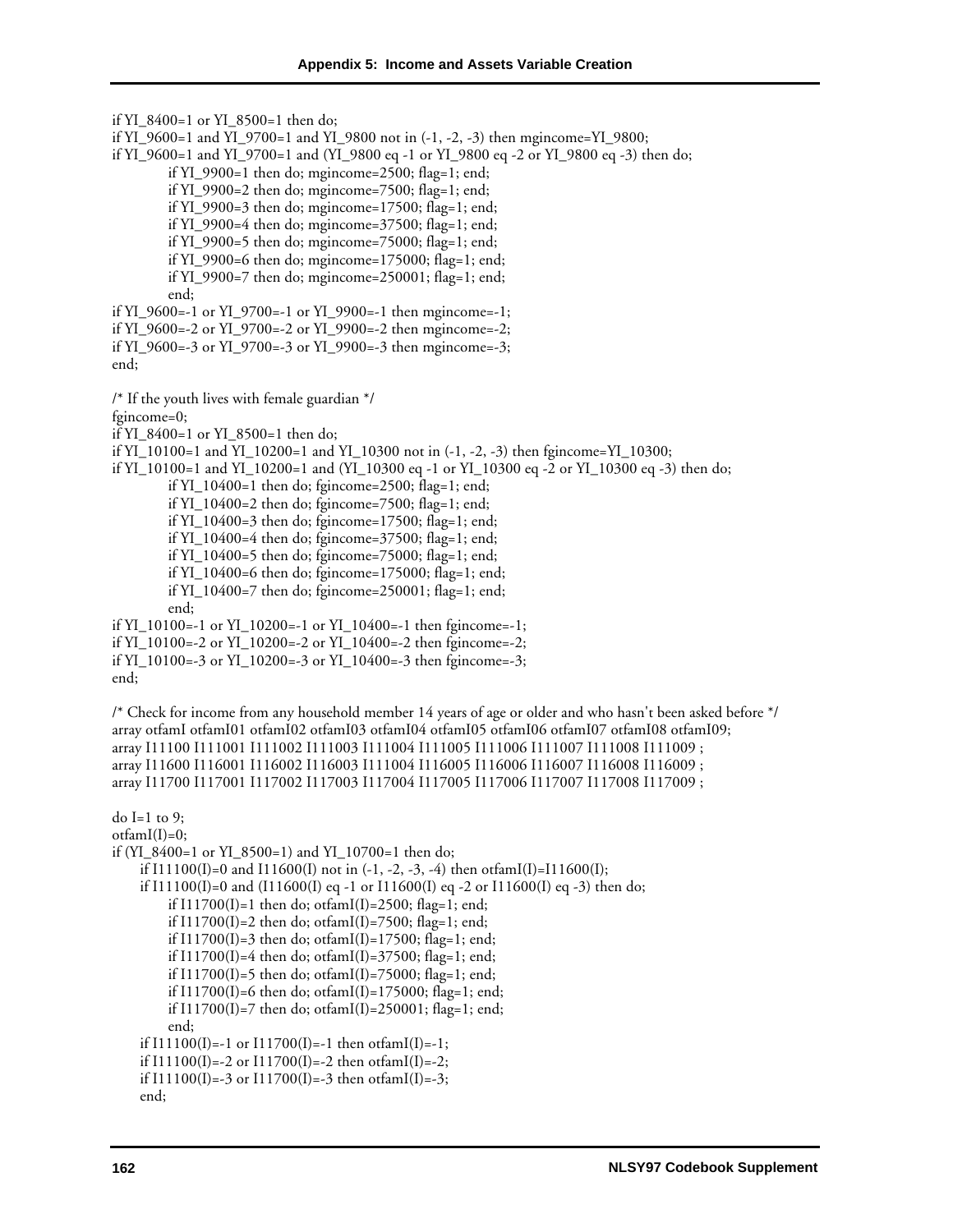end;

pvranchY=0;

if YI\_8400=1 or YI\_8500=1 then do;

if YI\_12700=1 then do; pvranchY=12500; flag=1; end; if YI\_12700=2 then do; pvranchY=37500; flag=1; end; if YI\_12700=3 then do; pvranchY=75000; flag=1; end; if YI\_12700=4 then do; pvranchY=175000; flag=1; end; if YI\_12700=5 then do; pvranchY=375000; flag=1; end; if YI\_12700=6 then do; pvranchY=750000; flag=1; end; if YI\_12700=7 then do; pvranchY=1000001; flag=1; end; end; if YI\_12200=1 and YI\_12400=2 and YI\_12800 ge 1 and YI\_12900 not in (-1, -2, -3) then pvranchY=YI\_12900; if YI\_12200=1 and YI\_12400=2 and YI\_12800 ge 1 and (YI\_12900= -1 or YI\_12900= -2 or YI\_12900= -3) then do; if YI\_13000=1 then do; pvranchY=12500; flag=1; end; if YI\_13000=2 then do; pvranchY=37500; flag=1; end; if YI\_13000=3 then do; pvranchY=75000; flag=1; end; if YI\_13000=4 then do; pvranchY=175000; flag=1; end; if YI\_13000=5 then do; pvranchY=375000; flag=1; end; if YI\_13000=6 then do; pvranchY=750000; flag=1; end; if YI\_13000=7 then do; pvranchY=1000001; flag=1; end; end; if YI\_12200=1 and YI\_12400=2 and (YI\_12800 eq -1 or YI\_12800 eq -2 or YI\_12800 eq -3) and YI\_13100 not in (-1, -2, -3) then pvranchY=YI\_13100; if YI\_12200=1 and YI\_12400=2 and (YI\_12800 eq -1 or YI\_12800 eq -2 or YI\_12800 eq -3) and (YI\_13100 eq -1 or YI\_13100 eq -2 or YI\_13100 eq -3) then do; if YI\_13200=1 then do; pvranchY=12500; flag=1; end; if YI\_13200=2 then do; pvranchY=37500; flag=1; end; if YI\_13200=3 then do; pvranchY=75000; flag=1; end; if YI\_13200=4 then do; pvranchY=175000; flag=1; end; if YI\_13200=5 then do; pvranchY=375000; flag=1; end; if YI\_13200=6 then do; pvranchY=750000; flag=1; end;

if YI\_12200=1 and YI\_12400=1 and YI\_12600 not in (-1, -2, -3) then pvranchY=YI\_12600;

if YI\_12200=1 and YI\_12400=1 and (YI\_12600 eq -1 or YI\_12600 eq -2 or YI\_12600 eq -3) then do;

if YI\_13200=7 then do; pvranchY=1000001; flag=1; end;

/\* If the youth lives on ranch or farm and owns it, the value of the ranch \*/

end;

if YI\_12200=-1 | YI\_12400=-1 | YI\_12700=-1 | YI\_12800=-1 | YI\_13000=-1 | YI\_13100=-1 then pvranch=-1;

if YI\_12200=-2 | YI\_12400=-2 | YI\_12700=-2 | YI\_12800=-2 | YI\_13000=-2 | YI\_13100=-2 then pvranch=-2;

if YI\_12200=-3 | YI\_12400=-3 | YI\_12700=-3 | YI\_12800=-3 | YI\_13000=-3 | YI\_13100=-3 then pvranch=-3; end;

/\* If the youth lives in a mobile home and owns it, the value of the mobile home \*/ pvmobilY=0;

- if YI\_8400=1 or YI\_8500=1 then do;
- if YI\_12300=1 and YI\_13300=1 and YI\_13500 not in (-1, -2, -3) then pvmobilY=YI\_13500;

if YI\_12300=1 and YI\_13300=1 and (YI\_13500 eq -1 or YI\_13500 eq -2 or YI\_13500 eq -3) then do;

- if YI\_13600=1 then do;  $pvmobil$ Y=12500; flag=1; end;
- if YI\_13600=2 then do; pvmobilY=37500; flag=1; end;
- if YI\_13600=3 then do; pvmobilY=75000; flag=1; end;
- if YI\_13600=4 then do; pvmobilY=175000; flag=1; end;
- if YI\_13600=5 then do; pvmobilY=375000; flag=1; end;
- if YI\_13600=6 then do; pvmobilY=750000; flag=1; end;
- if YI\_13600=7 then do; pvmobilY=1000001; flag=1; end;

end;

if YI\_12300=1 and YI\_13300=2 and YI\_13700 not in (-1, -2, -3) then pvmobilY=YI\_13700;

if YI\_12300=1 and YI\_13300=2 and (YI\_13700 eq -1 or YI\_13700 eq -2 or YI\_13700 eq -3) then do;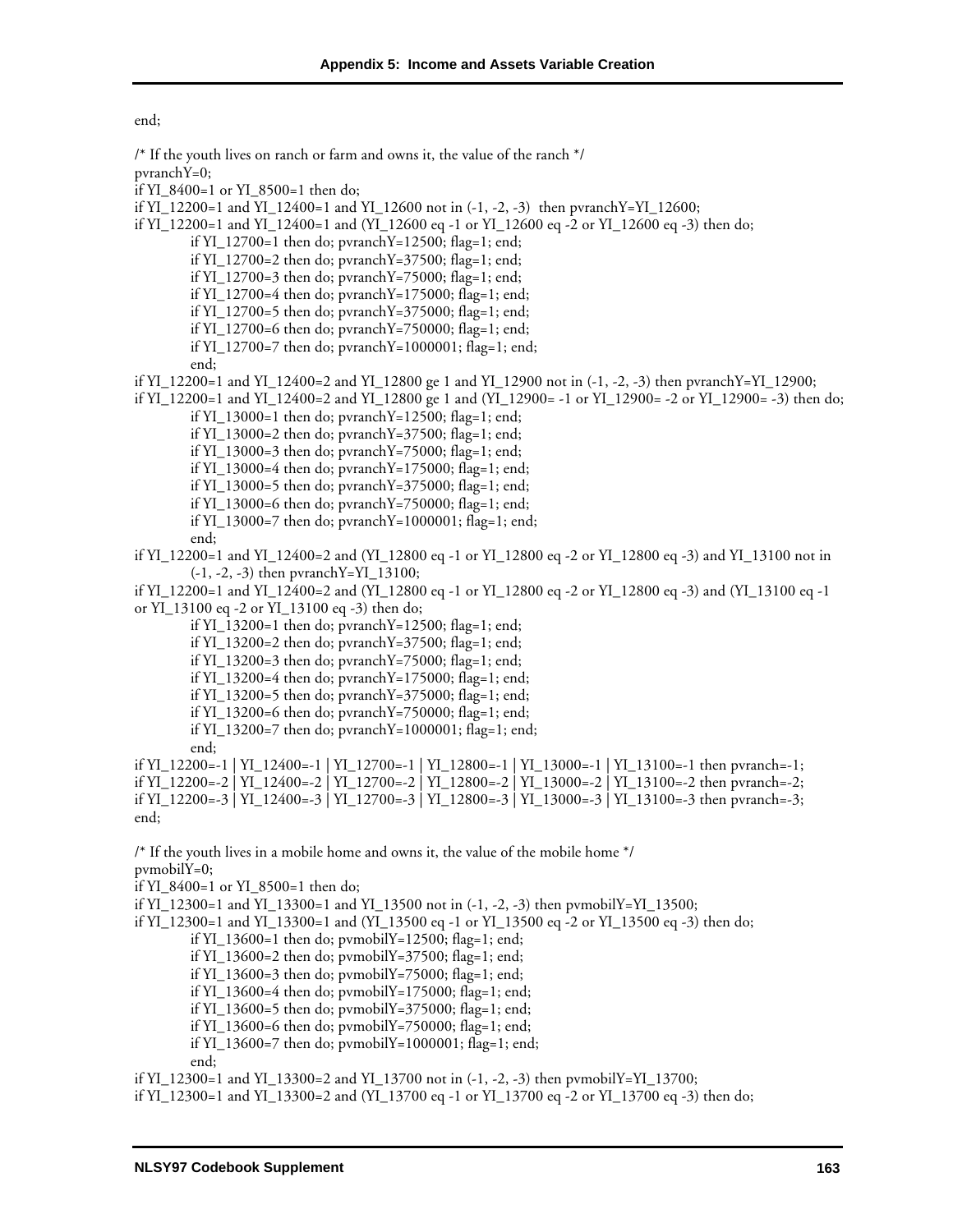if YI\_13800=1 then do; pvmobilY=12500; flag=1; end; if YI\_13800=2 then do; pvmobilY=37500; flag=1; end; if YI\_13800=3 then do; pymobilY=75000; flag=1; end; if YI\_13800=4 then do;  $pvmobilY=175000$ ; flag=1; end; if YI\_13800=5 then do; pvmobilY=375000; flag=1; end; if YI\_13800=6 then do; pvmobilY=750000; flag=1; end; if YI\_13800=7 then do;  $pvmobil$  = 1000001; flag=1; end; end; if YI\_12300=1 and YI\_13300=3 and YI\_14200 not in (-1, -2, -3) then pvmobilY=YI\_14200; if YI\_12300=1 and YI\_13300=3 and (YI\_14200 eq -1 or YI\_14200 eq -2 or YI\_14200 eq -3) then do; if YI\_14300=1 then do; pvmobilY=12500; flag=1; end; if YI\_14300=2 then do; pvmobilY=37500; flag=1; end; if YI\_14300=3 then do; pvmobilY=75000; flag=1; end; if YI\_14300=4 then do; pvmobilY=175000; flag=1; end; if YI\_14300=5 then do; pvmobilY=375000; flag=1; end; if YI\_14300=6 then do; pvmobilY=750000; flag=1; end; if YI\_14300=7 then do;  $pvmobil$  = 1000001; flag=1; end; end; if YI\_12300=-1 | YI\_12300=-1 | YI\_13300=-1 | YI\_13600=-1 | YI\_13800=-1 | YI\_14300=-1 then pvmobilY=-1; if YI\_12300=-2 | YI\_12300=-2 | YI\_13300=-2 | YI\_13600=-2 | YI\_13800=-2 | YI\_14300=-2 then pvmobilY=-2; if YI\_12300=-3 | YI\_12300=-3 | YI\_13300=-3 | YI\_13600=-3 | YI\_13800=-3 | YI\_14300=-3 then pvmobilY=-3; end; /\* If the youth owns an apartment or house, its present value \*/ pvhomeY=0; if YI\_8400=1 or YI\_8500=1 then do; if YI\_14700=1 and YI\_15800 not in (-1, -2, -3) then pvhomeY=YI\_15800; if YI\_14700=1 and (YI\_15800 eq -1 or YI\_15800 eq -2 or YI\_15800 eq -3) then do; if YI\_15900=1 then do; pvhomeY=12500; flag=1; end; if YI\_15900=2 then do; pvhomeY=37500; flag=1; end; if YI\_15900=3 then do; pvhomeY=75000; flag=1; end; if YI\_15900=4 then do; pvhomeY=175000; flag=1; end; if YI\_15900=5 then do; pvhomeY=375000; flag=1; end; if YI\_15900=6 then do; pvhomeY=750000; flag=1; end; if YI\_15900=7 then do; pvhomeY=1000001; flag=1; end; end; if YI\_14700=-1 or YI\_15900=-1 then pvhomeY=-1; if YI\_14700=-2 or YI\_15900=-2 then pvhomeY=-2; if YI\_14700=-3 or YI\_15900=-3 then pvhomeY=-3; end; /\* Any mortgage or land contract on land or property \*/ mortgagY=0; if YI\_8400=1 or YI\_8500=1 then do; if  $(YI_1 16400=1$  or  $YI_1 16400=2$ ) and  $YI_1 16500$  not in  $(-1, -2, -3)$  then mortgagY=YI\_16500; if (YI\_16400=1 or YI\_16400=2) and (YI\_16500 eq -1 or YI\_16500 eq -2 or YI\_16500 eq -3) then do; if YI\_16600=1 then do; mortgagY=12500; flag=1; end; if YI\_16600=2 then do; mortgagY=37500; flag=1; end; if YI\_16600=3 then do; mortgagY=75000; flag=1; end; if YI\_16600=4 then do; mortgagY=175000; flag=1; end; if YI\_16600=5 then do; mortgagY=375000; flag=1; end; if YI\_16600=6 then do; mortgagY=750000; flag=1; end; if YI\_16600=7 then do; mortgagY=1000001; flag=1; end; end; if YI\_16400=-1 or YI\_16600=-1 then mortgagY=-1; if YI\_16400=-2 or YI\_16600=-2 then mortgagY=-2; if YI\_16400=-3 or YI\_16600=-3 then mortgagY=-3;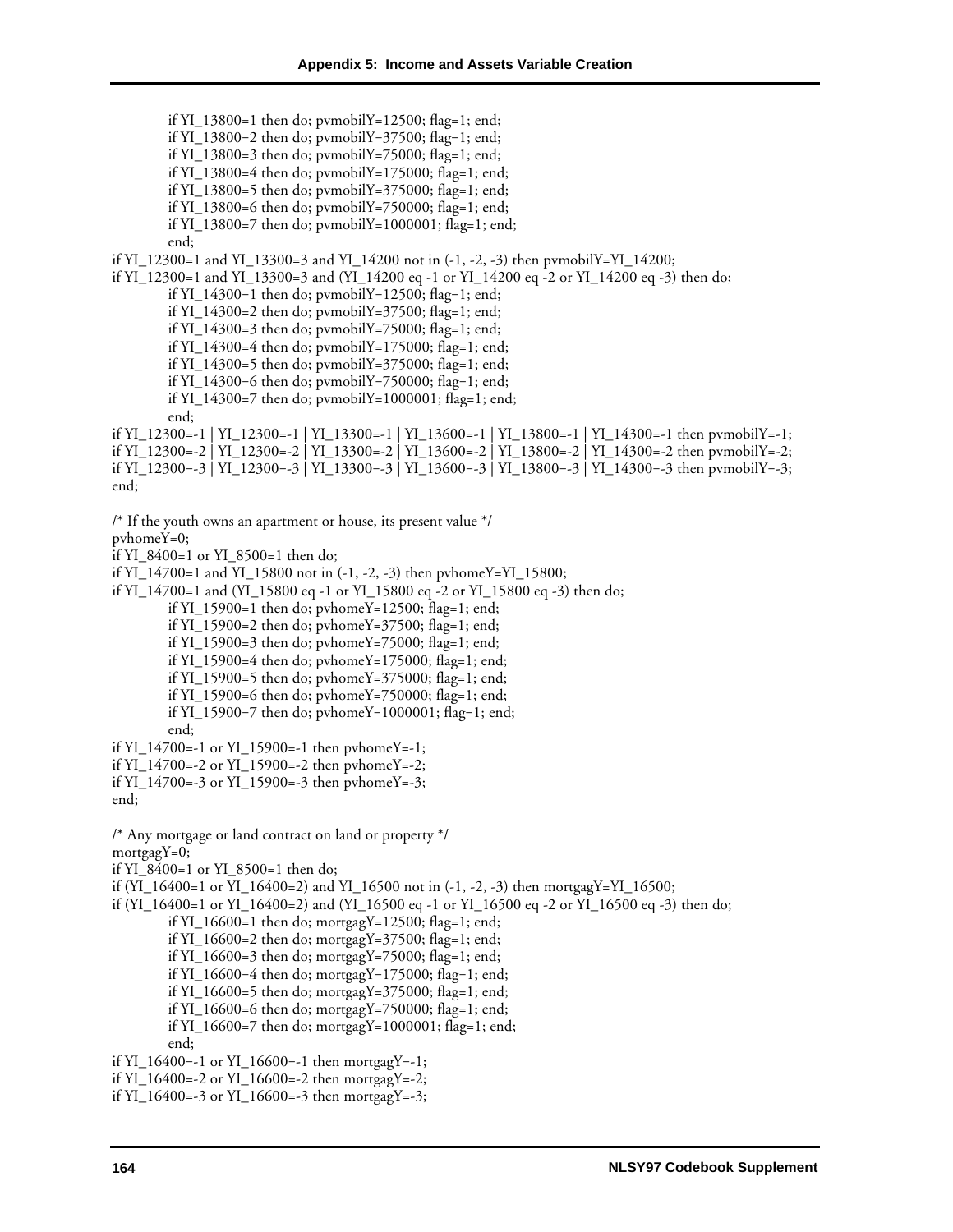end;

/\* Any loans to buy or build this residence \*/ loanowed=0; if YI\_8400=1 or YI\_8500=1 then do; if YI\_16700=1 and YI\_17000 not in (-1, -2, -3) then loanowed=YI\_17000; if YI\_16700=1 and (YI\_17000 eq -1 or YI\_17000 eq -2 or YI\_17000 eq -3) then do; if YI  $17100=1$  then do; loanowed=12500; flag=1; end; if YI\_17100=2 then do; loanowed=37500; flag=1; end; if YI\_17100=3 then do; loanowed=75000; flag=1; end; if YI\_17100=4 then do; loanowed=175000; flag=1; end; if YI\_17100=5 then do; loanowed=375000; flag=1; end; if YI\_17100=6 then do; loanowed=750000; flag=1; end; if YI\_17100=7 then do; loanowed=1000001; flag=1; end; end; if YI\_16700=-1 or YI\_17100=-1 then loanowed=-1; if YI\_16700=-2 or YI\_17100=-2 then loanowed=-2; if YI\_16700=-3 or YI\_17100=-3 then loanowed=-3; end; /\* Any second mortgages \*/ secmortY=0; if YI\_8400=1 or YI\_8500=1 then do; if YI\_17200=1 and YI\_17300 not in (-1, -2, -3) then secmortY=YI\_17300; if YI\_17200=1 and (YI\_17300 eq -1 or YI\_17300 eq -2 or YI\_17300 eq -3) then do; if YI\_17400=1 then do; secmortY=2500; flag=1; end; if YI\_17400=2 then do; secmortY=7500; flag=1; end; if YI\_17400=3 then do; secmortY=17500; flag=1; end; if YI\_17400=4 then do; secmortY=37500; flag=1; end; if YI\_17400=5 then do; secmortY=75000; flag=1; end; if YI\_17400=6 then do; secmortY=175000; flag=1; end; if YI\_17400=7 then do; secmortY=250001; flag=1; end; end; if YI\_17200=-1 or YI\_17400=-1 then secmortY=-1; if YI  $17200=-2$  or YI  $17400=-2$  then secmortY=-2; if YI  $17200=-3$  or YI  $17400=-3$  then secmortY=-3; end; /\* Any taxes on the property to be paid \*/  $proptaxY=0$ ; if YI\_8400=1 or YI\_8500=1 then do; if YI\_17500=1 and YI\_17600 ne . and YI\_17600 ge 1 then proptaxY=YI\_17600; if  $YI_17600=-1$  then proptax $Y=-1$ ; if YI\_17600=-2 then proptaxY=-2; if YI\_17600=-3 then proptaxY=-3; end; /\* Own a business, partnership or professional practice \*/ pvbussY=0; if YI\_8400=1 or YI\_8500=1 then do; if YI\_17800=1 and YI\_17900 not in (-1, -2, -3) then pvbussY=YI\_17900; if YI\_17800=1 and (YI\_17900 eq -1 or YI\_17900 eq -2 or YI\_17900 eq -3) then do; if YI\_18000=1 then do;  $pvbussY=0$ ; flag=1; end; if YI\_18000=2 then do; pvbussY=12500; flag=1; end; if YI\_18000=3 then do; pvbussY=37500; flag=1; end; if YI\_18000=4 then do; pvbussY=75000; flag=1; end; if YI\_18000=5 then do; pvbussY=175000; flag=1; end;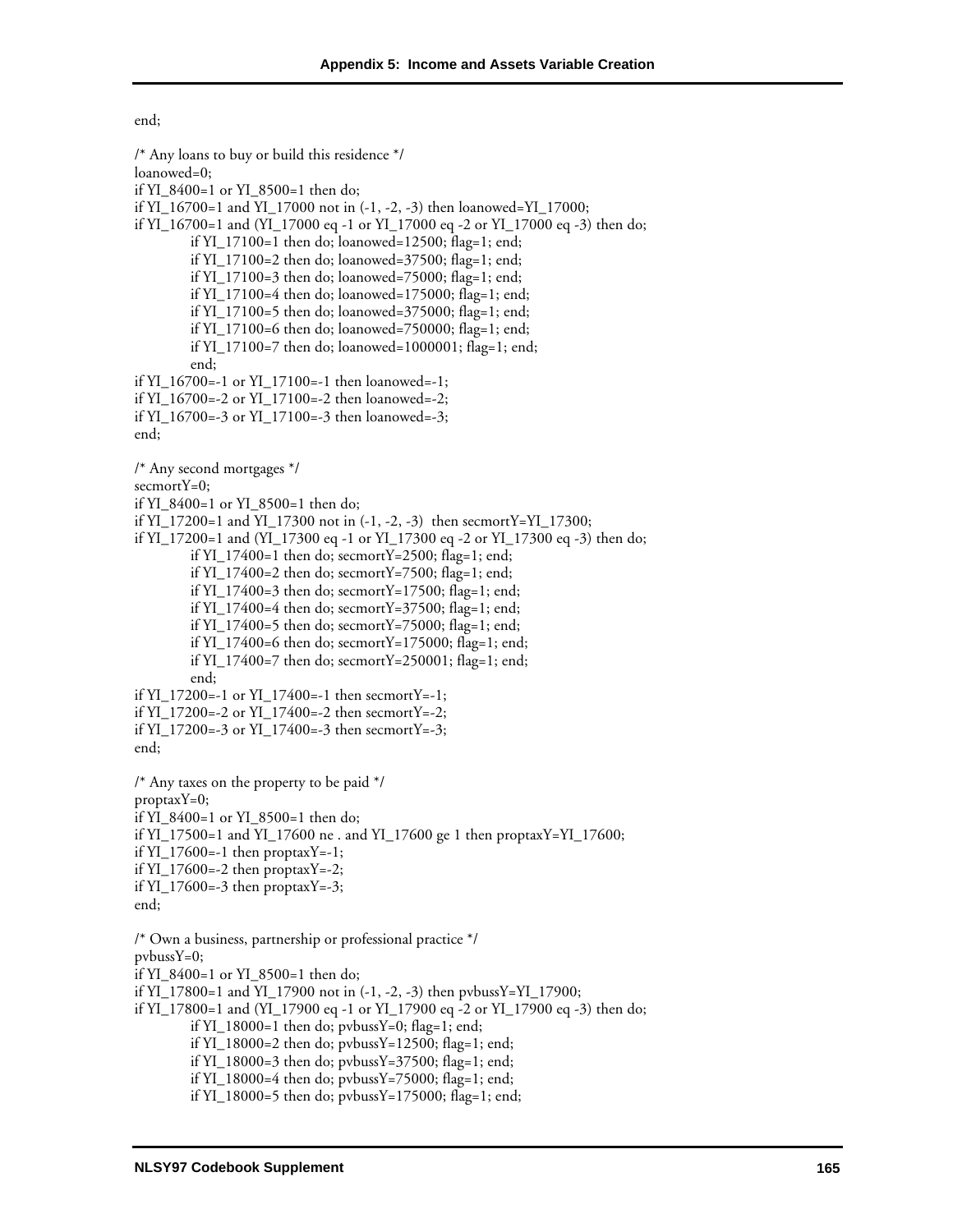if YI\_18000=6 then do; pvbussY=375000; flag=1; end; if YI\_18000=7 then do; pvbussY=750000; flag=1; end; if YI\_18000=8 then do; pvbussY=1000001; flag=1; end; end; if YI\_17800=-1 or YI\_18000=-1 then pvbussY=-1; if YI\_17800=-2 or YI\_18000=-2 then pvbussY=-2; if YI  $17800=-3$  or YI  $18000=-3$  then pvbussY=-3; end; /\* Second real estate owned \*/ secrestY=0; if YI\_8400=1 or YI\_8500=1 then do; if YI\_18100=1 and YI\_18200 not in (-1, -2, -3) then secrestY=YI\_18200; if YI\_18100=1 and (YI-18200 eq -1 or YI\_18200 eq -2 or YI\_18200 eq -3) then do; if YI\_18300=1 then do; secrestY=0; flag=1; end; if YI\_18300=2 then do; secrestY=12500; flag=1; end; if YI\_18300=3 then do; secrestY=37500; flag=1; end; if YI\_18300=4 then do; secrestY=75000; flag=1; end; if YI\_18300=5 then do; secrestY=175000; flag=1; end; if YI\_18300=6 then do; secrestY=375000; flag=1; end; if YI\_18300=7 then do; secrestY=750000; flag=1; end; if YI\_18300=8 then do; secrestY=1000001; flag=1; end; end; if YI\_18100=-1 or YI\_18300=-1 then secrestY=-1; if YI\_18100=-2 or YI\_18300=-2 then secrestY=-2; if YI\_18100=-3 or YI\_18300=-3 then secrestY=-3; end; /\* Any retirement plans or pensions \*/ retireY=0; if YI\_8400=1 or YI\_8500=1 then do; if YI\_18400=1 and YI\_18500 not in (-1, -2, -3) then retireY=YI\_18500; if YI\_18400=1 and (YI\_18500 eq -1 or YI\_18500 eq -2 or YI\_18500 eq -3) then do; if YI\_18600=1 then do; retireY=2500; flag=1; end; if YI\_18600=2 then do; retireY=7500; flag=1; end; if YI  $18600=3$  then do; retireY=17500; flag=1; end; if YI\_18600=4 then do; retireY=37500; flag=1; end; if YI\_18600=5 then do; retireY=75000; flag=1; end; if YI\_18600=6 then do; retireY=175000; flag=1; end; if YI\_18600=7 then do; retireY=250000; flag=1; end; end; if YI\_18400=-1 or YI\_18600=-1 then retireY=-1; if YI\_18400=-2 or YI\_18600=-2 then retireY=-2; if YI\_18400=-3 or YI\_18600=-3 then retireY=-3; end; /\* Any savings in saving accounts, money market, funds, trusts,...\*/ savingsY=0; if YI\_8400=1 or YI\_8500=1 then do; if YI\_18700=1 and YI\_18800 not in (-1, -2, -3) then savingsY=YI\_18800; if YI\_18700=1 and (YI\_18800 eq -1 or YI\_18800 eq -2 or YI\_18800 eq -3) then do; if YI\_18900=1 then do; savingsY=500; flag=1; end; if YI\_18900=2 then do; savingsY=1750; flag=1; end; if YI\_18900=3 then do; savingsY=3750; flag=1; end; if YI\_18900=4 then do; savingsY=7500; flag=1; end; if YI\_18900=5 then do; savingsY=17500; flag=1; end; if YI\_18900=6 then do; savingsY=37500; flag=1; end;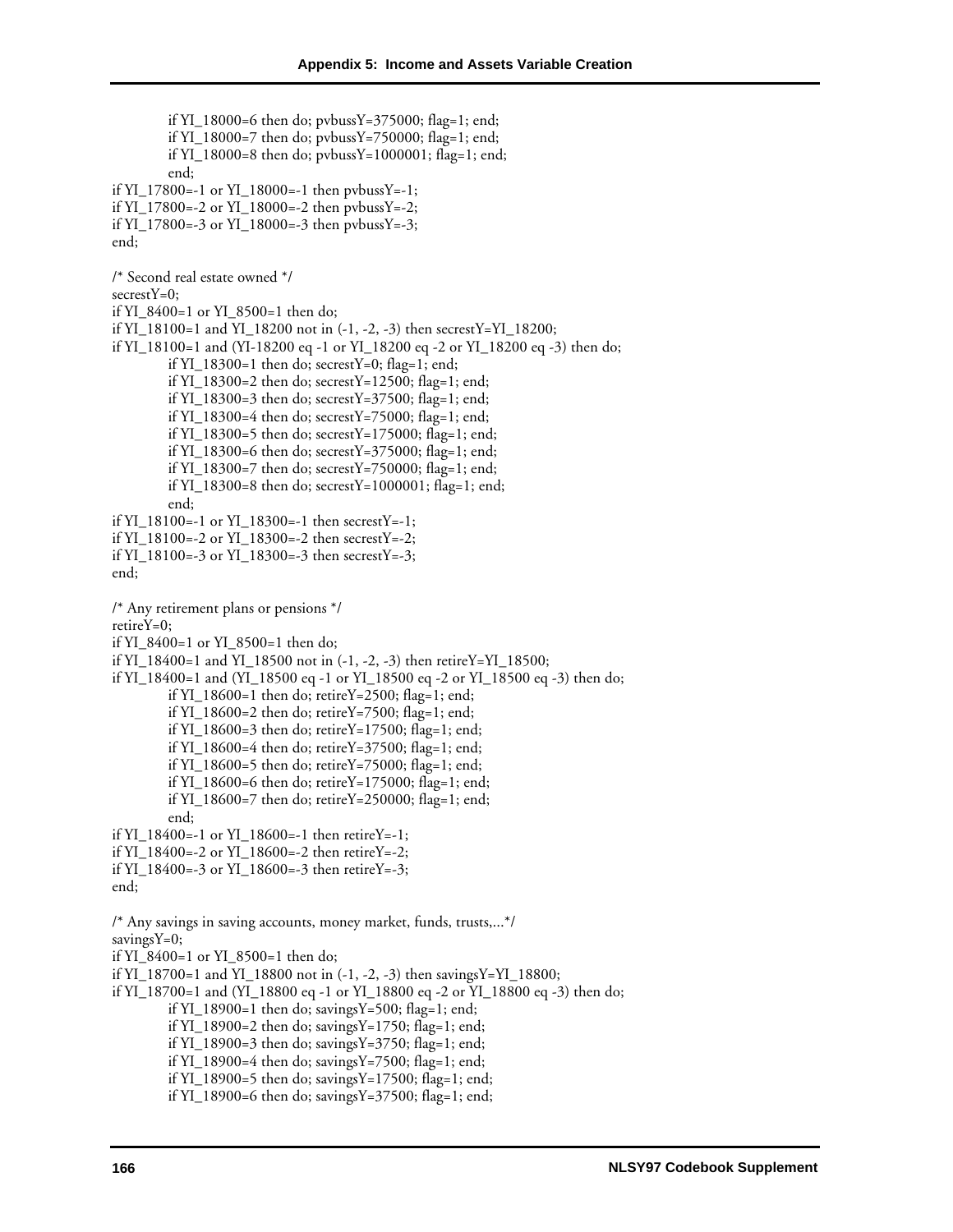if YI\_18900=7 then do; savingsY=50001; flag=1; end; end; if YI\_18700=-1 or YI\_18900=-1 then savingsY=-1; if YI\_18700=-2 or YI\_18900=-2 then savingsY=-2; if YI\_18700=-3 or YI\_18900=-3 then savingsY=-3; end; /\* Any other savings in bonds or CDs \*/ othsavY=0; if YI\_8400=1 or YI\_8500=1 then do; if YI\_19000=1 and YI\_19100 not in (-1, -2, -3) then othsavY=YI\_19100; if YI\_19000=1 and (YI\_19100 eq -1 or YI\_19100 eq -2 or YI\_19100 eq -3) then do; if YI\_19200=1 then do; othsavY=2500; flag=1; end; if YI\_19200=2 then do; othsavY=7500; flag=1; end; if YI\_19200=3 then do; othsavY=17500; flag=1; end; if YI  $19200=4$  then do; othsavY=37500; flag=1; end; if YI\_19200=5 then do; othsavY=75000; flag=1; end; if YI\_19200=6 then do; othsavY=175000; flag=1; end; if YI\_19200=7 then do; othsavY=250001; flag=1; end; end; if YI\_19000=-1 or YI\_19200=-1 then othsavY=-1; if YI\_19000=-2 or YI\_19200=-2 then othsavY=-2; if YI\_19000=-3 or YI\_19200=-3 then othsavY=-3; end; /\* Any stocks in corporations, mutual funds \*/ stockY=0; if YI\_8400=1 or YI\_8500=1 then do; if YI\_19400=1 and YI\_19500 not in (-1, -2, -3) then stockY=YI\_19500; if YI\_19400=1 and (YI\_19500 eq -1 or YI\_19500 eq -2 or YI\_19500 eq -3) then do; if YI\_19600=1 then do; stockY=2500; flag=1; end; if YI\_19600=2 then do; stockY=7500; flag=1; end; if YI  $19600=3$  then do; stockY=17500; flag=1; end; if YI\_19600=4 then do; stockY=37500; flag=1; end; if YI\_19600=5 then do; stockY=75000; flag=1; end; if YI  $19600=6$  then do; stockY=175000; flag=1; end; if YI\_19600=7 then do; stockY=250001; flag=1; end; end; if YI\_19400=-1 or YI\_19600=-1 then stockY=-1; if YI  $19400=-2$  or YI  $19600=-2$  then stockY=-2; if YI\_19400=-3 or YI\_19600=-3 then stockY=-3; end; /\* Present value of any vehicles owned \*/  $pvcarsY=0$ ; if YI\_8400=1 or YI\_8500=1 then do; if YI\_19700=1 and YI\_19800 not in (-1, -2, -3) then pvcarsY=YI\_19800; if YI\_19700=1 and (YI\_19800 eq -1 or YI\_19800 eq -2 or YI\_19800 eq -3) then do; if YI\_19900=1 then do;  $pvcarsY=500$ ; flag=1; end; if YI\_19900=2 then do; pvcarsY=1750; flag=1; end; if YI\_19900=3 then do; pvcarsY=3750; flag=1; end; if YI\_19900=4 then do; pvcarsY=7500; flag=1; end; if YI\_19900=5 then do; pvcarsY=17500; flag=1; end; if YI\_19900=6 then do; pvcarsY=37500; flag=1; end; if YI\_19900=7 then do; pvcarsY=50001; flag=1; end; end;

if YI\_19700=-1 or YI\_19900=-1 then pvcars=-1;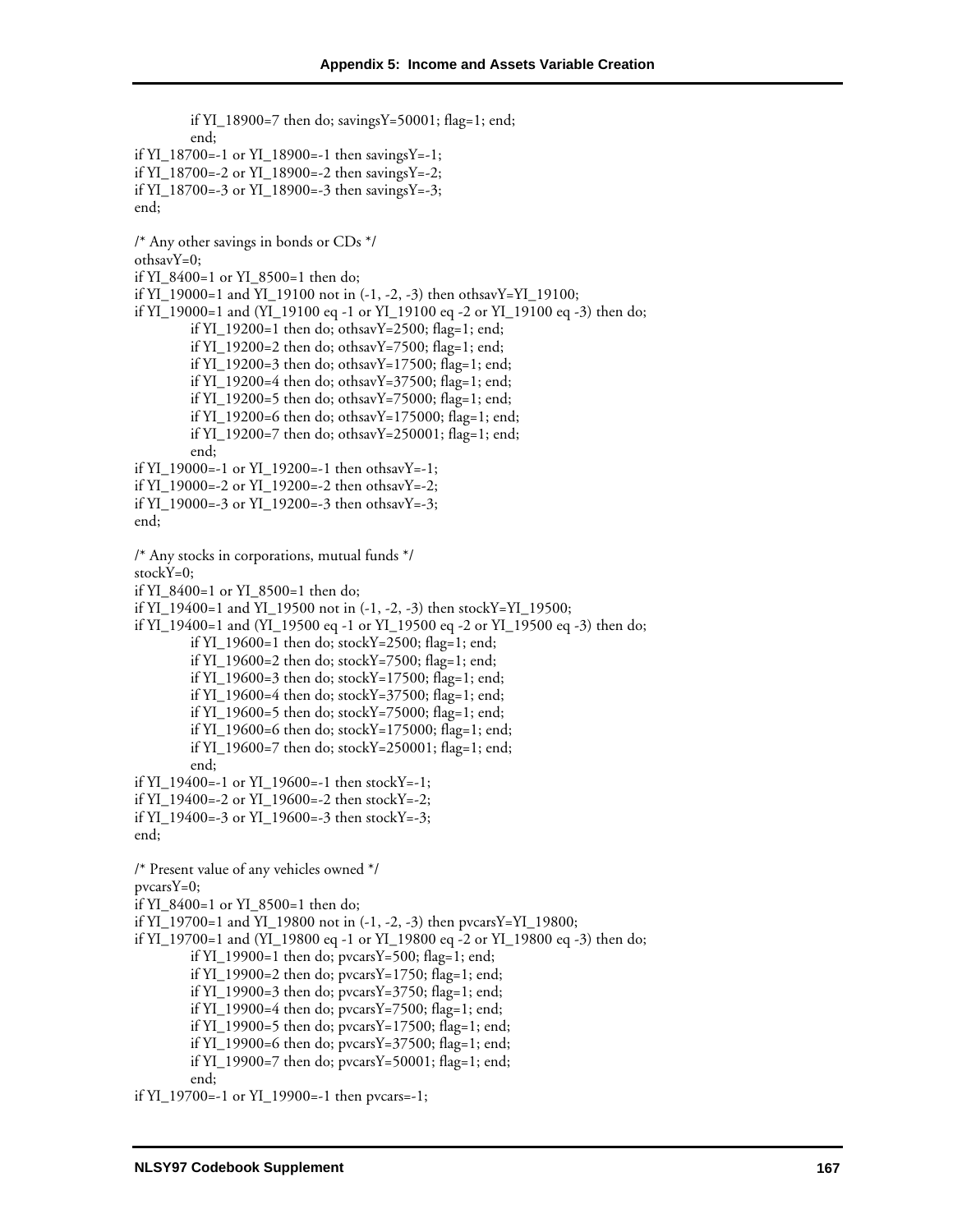if YI\_19700=-2 or YI\_19900=-2 then pvcars=-2; if YI\_19700=-3 or YI\_19900=-3 then pvcars=-3; end; /\* Amount owed on any vehicles \*/ owecarY=0; if YI  $8400=1$  or YI  $8500=1$  then do; if YI\_19700=1 and YI\_20000 not in (-1, -2, -3) then owecarY=YI\_20000; if YI\_19700=1 and (YI\_20000 eq -1 or YI\_20000 eq -2 or YI\_20000 eq -3) then do; if YI\_20100=1 then do; owecarY=500; flag=1; end; if YI\_20100=2 then do; owecarY=1750; flag=1; end; if YI\_20100=3 then do; owecarY=3750; flag=1; end; if YI\_20100=4 then do; owecarY=7500; flag=1; end; if YI\_20100=5 then do; owecarY=17500; flag=1; end; if YI\_20100=6 then do; owecarY=37500; flag=1; end; if YI\_20100=7 then do; owecarY=50001; flag=1; end; end; if YI\_19700=-1 or YI\_20100=-1 then owecarY=-1; if YI\_19700=-2 or YI\_20100=-2 then owecarY=-2; if YI\_19700=-3 or YI\_20100=-3 then owecarY=-3; end; /\* Present value of owned furniture \*/ PVFURNTY=0; if YI\_8400=1 or YI\_8500=1 then do; if YI\_20200=1 then do; PVFURNTY=500; flag=1; end; if YI\_20200=2 then do; PVFURNTY=1750; flag=1; end; if YI\_20200=3 then do; PVFURNTY=3750; flag=1; end; if YI\_20200=4 then do; PVFURNTY=7500; flag=1; end; if YI\_20200=5 then do; PVFURNTY=17500;flag=1; end; if YI\_20200=6 then do; PVFURNTY=37500; flag=1; end; if YI\_20200=7 then do; PVFURNTY=50001; flag=1; end; if YI  $20200=-1$  then PVFURNTY=-1; if YI\_20200=-2 then PVFURNTY=-2; if YI\_20200=-3 then PVFURNTY=-3; end; /\* Any other assets not being mentioned before \*/  $otassetY=0$ ; if YI  $8400=1$  or YI  $8500=1$  then do; if YI\_20300=1 and YI\_20400 not in (-1, -2, -3) then otassetY=YI\_20400; if YI\_20300=1 and (YI\_20400 eq -1 or YI\_20400 eq -2 or YI\_20400 eq -3) then do; if YI\_20500=1 then do; otassetY=2500; flag=1; end; if YI\_20500=2 then do; otassetY=7500; flag=1; end; if YI\_20500=3 then do; otassetY=17500; flag=1; end; if YI\_20500=4 then do; otassetY=37500; flag=1; end; if YI\_20500=5 then do; otassetY=75000; flag=1; end; if YI\_20500=6 then do; otassetY=175000; flag=1; end; if YI\_20500=7 then do; otassetY=250001; flag=1; end; end; if YI\_20300=-1 or YI\_20500=-1 then otassetY=-1; if YI\_20300=-2 or YI\_20500=-2 then otassetY=-2; if YI\_20300=-3 or YI\_20500=-3 then otassetY=-3; end;

/\* Any loans still owed to family or relatives \*/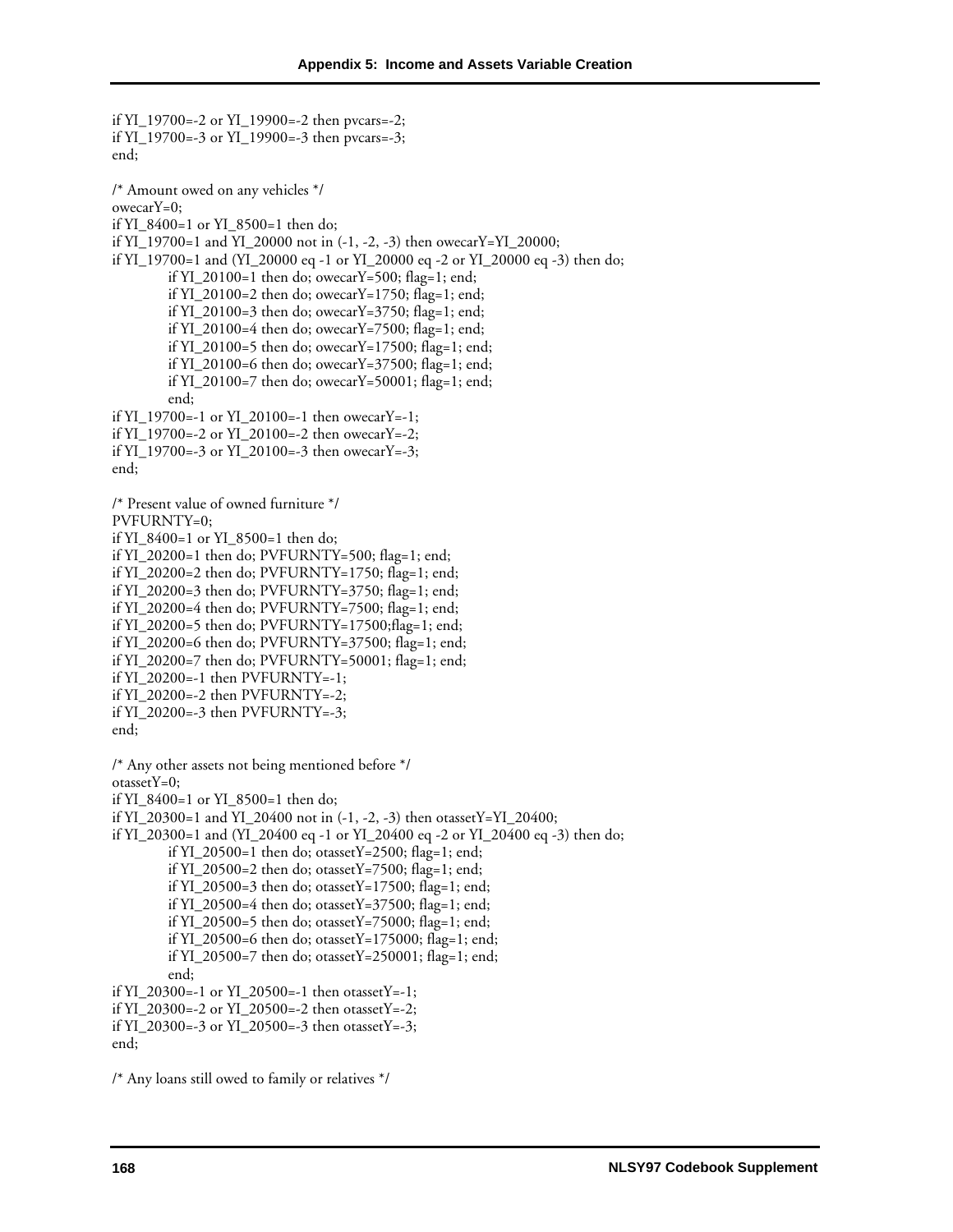array rloan rloan01 rloan02 rloan03 rloan04 rloan05 rloan06 rloan07 rloan08 rloan09 rloan10 rloan11 rloan12 rloan13 rloan14 rloan15 rloan16 rloan17 rloan18 rloan19 rloan20;

array I21800 I2180001 I2180002 I2180003 I2180004 I2180005 I2180006 I2180007 I2180008 I2180009 I2180010 I2180011 I2180012 I2180013 I2180014 I2180015 I2180016 I2180017 I2180018 I2180019 I2180020;

array I21900 I2190001 I2190002 I2190003 I2190004 I2190005 I2190006 I2190007 I2190008 I2190009 I2190010 I2190011 I2190012 I2190013 I2190014 I2190015 I2190016 I2190017 I2190018 I2190019 I2190020;

do I=1 to 20;

```
rloan(I)=0;
```
if YI\_8500=1 and YI\_20800=1 then do;

if  $I21800(I)$  not in  $(-1, -2, -3, -4)$  then rloan $(I)=I21800(I);$ if (I21800(I) eq -1 or I21800(I) eq -2 or I21800(I) eq -3) then do; if  $I21900(I)=1$  then do;  $r loan(I)=500$ ;  $flag=1$ ; end; if  $I21900(I)=2$  then do;  $r\cdot I0an(I)=1750$ ;  $flag=1$ ; end; if  $I21900(I)=3$  then do;  $r loan(I)=3750$ ;  $flag=1$ ; end; if  $I21900(I)=4$  then do;  $r\text{loan}(I)=7500$ ; flag=1; end; if  $I21900(I)=5$  then do;  $r loan(I)=17500$ ; flag=1; end; if I21900(I)=6 then do; rloan(I)=37500; flag=1; end; if I21900(I)=7 then do; rloan(I)=50001; flag=1; end; end; if YI\_20800=-1 or  $I21900(I)$ =-4 then rloan(I)=-1; if YI 20800=-2 or I21900(I)=-4 then rloan(I)=-2; if YI\_20800=-3 or I21900(I)=-4 then rloan(I)=-3;

if I21800(I) eq. then  $r \cdot \text{loan}(I) = 0$ ;

end;

end;

```
/* Any other debts from loans, credit cards, etc...*/ 
othdebtY=0; 
if YI_8400=1 or YI_8500=1 then do; 
if YI_22100=1 and YI_22200 not in (-1, -2, -3) then othdebtY=YI_22200;
if YI_22100=1 and (YI_22200 eq -1 or YI_22200 eq -2 or YI_22200 eq -3) then do; 
           if YI_22300=1 then do; othdebtY=500; flag=1; end;
           if YI 22300=2 then do; othdebtY=1750; flag=1; end;
           if YI_22300=3 then do; othdebtY=3750; flag=1; end; 
           if YI_22300=4 then do; othdebtY=7500; flag=1; end; 
           if YI_22300=5 then do; othdebtY=17500; flag=1; end; 
           if YI 22300=6 then do; othdebtY=37500; flag=1; end;
           if YI_22300=7 then do; othdebtY=50001; flag=1; end; 
           end; 
if YI_22100=-1 or YI_22300=-1 then othdebtY=-1; 
if YI_22100=-2 or YI_22300=-2 then othdebtY=-2; 
if YI_22100=-3 or YI_22300=-3 then othdebtY=-3; 
end; 
/* Calculate the household net worth according to the youth: hhworthY=assets-liabilities */ 
do I=1 to 19; 
hhworthY=-4; 
if rloan(I) ge 0 then do; 
   hhworthY=(estatesY + pvranchY + pvmobilY + pvhomeY + pvbussY + secrestY + retireY + savingsY + othsavY +
      stockY + pvcarsY + PVFURNTY+otassetY) - (mortgagY + loanowed + secmortY + rloan01 + rloan02 + rloan03 
      + rloan04 + rloan05 + rloan06 + rloan07 + rloan08 + rloan09 + rloan10 + rloan11 + rloan12 + rloan13 + 
      r \cdot \text{r} \cdot \text{r} \cdot \text{r} \cdot \text{r} \cdot \text{r} \cdot \text{r} \cdot \text{r} \cdot \text{r} \cdot \text{r} \cdot \text{r} \cdot \text{r} \cdot \text{r} \cdot \text{r} \cdot \text{r} \cdot \text{r} \cdot \text{r} \cdot \text{r} \cdot \text{r} \cdot \text{r} \cdot \text{r} \cdot \text{r} \cdot \text{r} \cdot \text{r} \cdot \text{r} \cdot \text{r} \cdot \text{r} \cdot \text{r} \cdot \text{r} \cdot \text{r} \cdot \text{r} \cdot \text{r} \cdot end; 
end;
```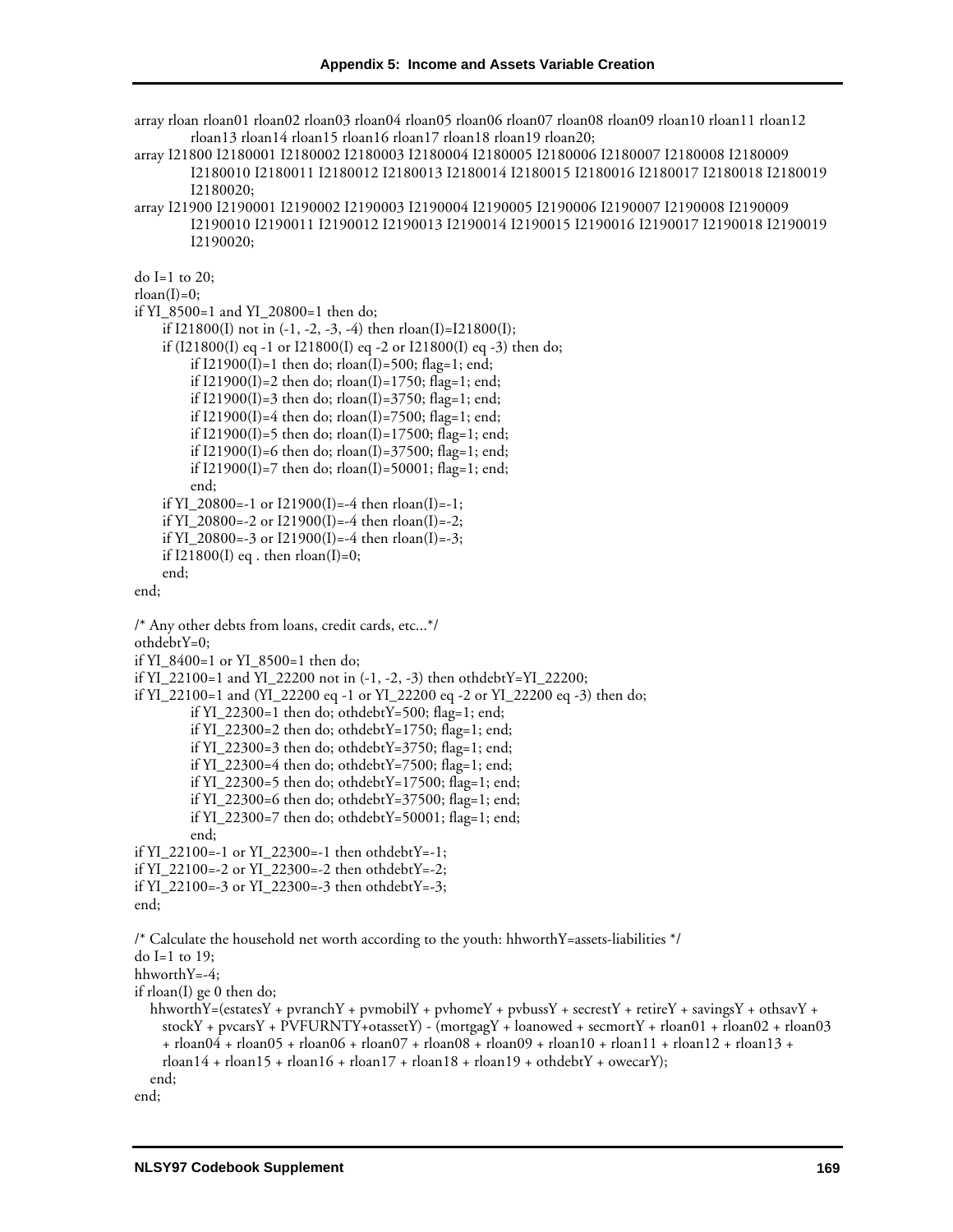if YI\_1900=0 or YI\_8500=0 or YI\_1900=-4 or YI\_8500=-4 then hhworthY=-4;

- if  $(YI_1900=1$  or  $YI_8500=1$ ) and  $(estatesY=-1$  or pvranch $Y=-1$  or pvmobil $Y=-1$  or pvhome $Y=-1$  or pvbuss $Y=-1$  or secrestY=-1 or retireY=-1 or savingsY=-1 or othsavY=-1 or stockY=-1 or pvcarsY=-1 or PVFURNTY=-1 or otassetY=-1 or mortgagY=-1 or loanowed=-1 or secmortY=-1 or rloan01=-1 or rloan02=-1 or rloan03=-1 or rloan04=-1 or rloan05=-1 or rloan06=-1 or rloan07=-1 or rloan08=-1 or rloan09=-1 or rloan10=-1 or rloan11=- 1 or rloan $12$ =-1 or rloan $13$ =-1 or rloan $14$ =-1 or rloan $15$ =-1 or rloan $16$ =-1 or rloan $17$ =-1 or rloan $18$ =-1 or rloan19=-1 or othdebtY=-1 or owecarY=-1) then hhworthY=-1;
- if  $(YI_1900=1$  or  $YI_8500=1$ ) and (estatesY=-2 or pvranchY=-2 or pvmobilY=-2 or pvhomeY=-2 or pvbussY=-2 or secrestY=-2 or retireY=-2 or savingsY=-2 or othsavY=-2 or stockY=-2 or pvcarsY=-2 or PVFURNTY=-2 or otassetY=-2 or mortgagY=-2 or loanowed=-2 or secmortY=-2 or rloan01=-2 or rloan02=-2 or rloan03=-2 or rloan04=-2 or rloan05=-2 or rloan06=-2 or rloan07=-2 or rloan08=-2 or rloan09=-2 or rloan10=-2 or rloan11=- 2 or rloan12=-2 or rloan13=-2 or rloan14=-2 or rloan15=-2 or rloan16=-2 or rloan17=-2 or rloan18=-2 or rloan19=-2 or othdebtY=-2 or owecarY=-2) then hhworthY=-2;
- if  $(YI_1900=1$  or  $YI_8500=1$ ) and (estatesY=-3 or pvranchY=-3 or pvmobilY=-3 or pvhomeY=-3 or pvbussY=-3 or secrestY=-3 or retireY=-3 or savingsY=-3 or othsavY=-3 or stockY=-3 or pvcarsY=-3 or PVFURNTY=-3 or otassetY=-3 or mortgagY=-3 or loanowed=-3 or secmortY=-3 or rloan01=-1 or rloan02=-3 or rloan03=-3 or rloan04=-3 or rloan05=-3 or rloan06=-3 or rloan07=-3 or rloan08=-3 or rloan09=-3 or rloan10=-3 or rloan11=- 3 or rloan12=-3 or rloan13=-3 or rloan14=-3 or rloan15=-3 or rloan16=-3 or rloan17=-3 or rloan18=-3 or rloan19=-3 or othdebtY=-3 or owecarY=-3) then hhworthY=-3;

/\* Create gross hh income according to the youth\*/

if afdcy eq -4 then afdcy=0;

if ssiy eq -4 then ssiy=0;

if othe eq -4 then othe=0;

do I=1 to 9;

groshhIY=-4;

if YI\_1900=0 or YI\_8500=0 or YI\_1900=-4 or YI\_8500=-4 then groshhIY=-4;

if (otfamI(I) ge 0 and  $(YI_1900=1$  or  $YI_8500=1)$ ) then do;

- $groshhY=(nfarmwgY + farmwgY + nfarmwgP + farmwgP + childsuY + interesY + dividend + rentalIY + pensionY$ + faincome + maincome + mgincome + fgincome + otfamI01 + otfamI02 + otfamI03 + otfamI04 + otfamI05 + otfamI06 + otfamI07 + otfamI08 + otfamI09 + allowpar + allowmot + allowfat + afdcy + ssiy + othe); end;
- if  $(YI_1900=1$  or  $YI_8500=1$ ) and  $(nfarmwgY=-1$  or  $farmwgY=-1$  or  $nfarmwgP=-1$  or  $farmwgP=-1$  or childsuY=-1 or interesY=-1 or dividend=-1 or rentalIY=-1 or pensionY=-1 or faincome=-1 or maincome=-1 or mgincome=-1 or fgincome=-1 or otfamI01=-1 or otfamI02=-1 or otfamI03=-1 or otfamI04=-1 or otfamI04=-1 or otfamI05=-1 or otfamI06=-1 or otfamI07=-1 or otfamI08=-1 or otfamI09=-1 or allowpar-1 or allowmot=-1 or allowfat=-1 or  $afdcy=-1$  or ssiy=-1 or othe=-1 ) then groshhIY=-3;
- if (YI\_1900=1 or YI\_8500=1) and (nfarmwgY=-2 or farmwgY=-2 or nfarmwgP=-2 or farmwgP=-2 or childsuY=-2 or interesY=-2 or dividend=-2 or rentalIY=-2 or pensionY=-2 or faincome=-2 or maincome=-2 or mgincome=-2 or fgincome=-2 or otfamI01=-2 or otfamI02=-2 or otfamI03=-2 or otfamI04=-2 or otfamI04=-2 or otfamI05=-2 or otfamI06=-2 or otfamI07=-2 or otfamI08=-2 or otfamI09=-2 or allowpar-2 or allowmot=-2 or allowfat=-2 or  $afdcy=-2$  or ssiy=-2 or othe=-2 ) then groshhIY=-3;
- if  $(YI_1900=1$  or  $YI_8500=1$ ) and  $(nfarmwgY=-3 \text{ or } farmwgY=-3 \text{ or } farmwgP=-3 \text{ or } farmwgP=-3 \text{ or } childsuY=-3 \text{ or }$ interesY=-3 or dividend=-3 or rentalIY=-3 or pensionY=-3 or faincome=-3 or maincome=-3 or mgincome=-3 or fgincome=-3 or otfamI01=-3 or otfamI02=-3 or otfamI03=-3 or otfamI04=-3 or otfamI04=-3 or otfamI05=-3 or otfamI06=-3 or otfamI07=-3 or otfamI08=-3 or otfamI09=-3 or allowpar-3 or allowmot=-3 or allowfat=-3 or afdcy=-3 or ssiy=-3 or othe=-3 ) then groshhIY=-3;

if YI\_6000=0 then do;

if (otfamI(I) ge 0 and (YI\_1900=1 or YI\_8500=1)) then do;

 groshhIY=(nfarmwgY + farmwgY + nfarmwgP + farmwgP + childsuY + interesY + dividend + rentalIY + pensionY + faincome + maincome + mgincome + fgincome + otfamI01 + otfamI02 + otfamI03 + otfamI04 + otfamI05 + otfamI06 + otfamI07 + otfamI08 + otfamI09 + allowpar + allowmot + allowfat + afdcy + ssiy + othe); end;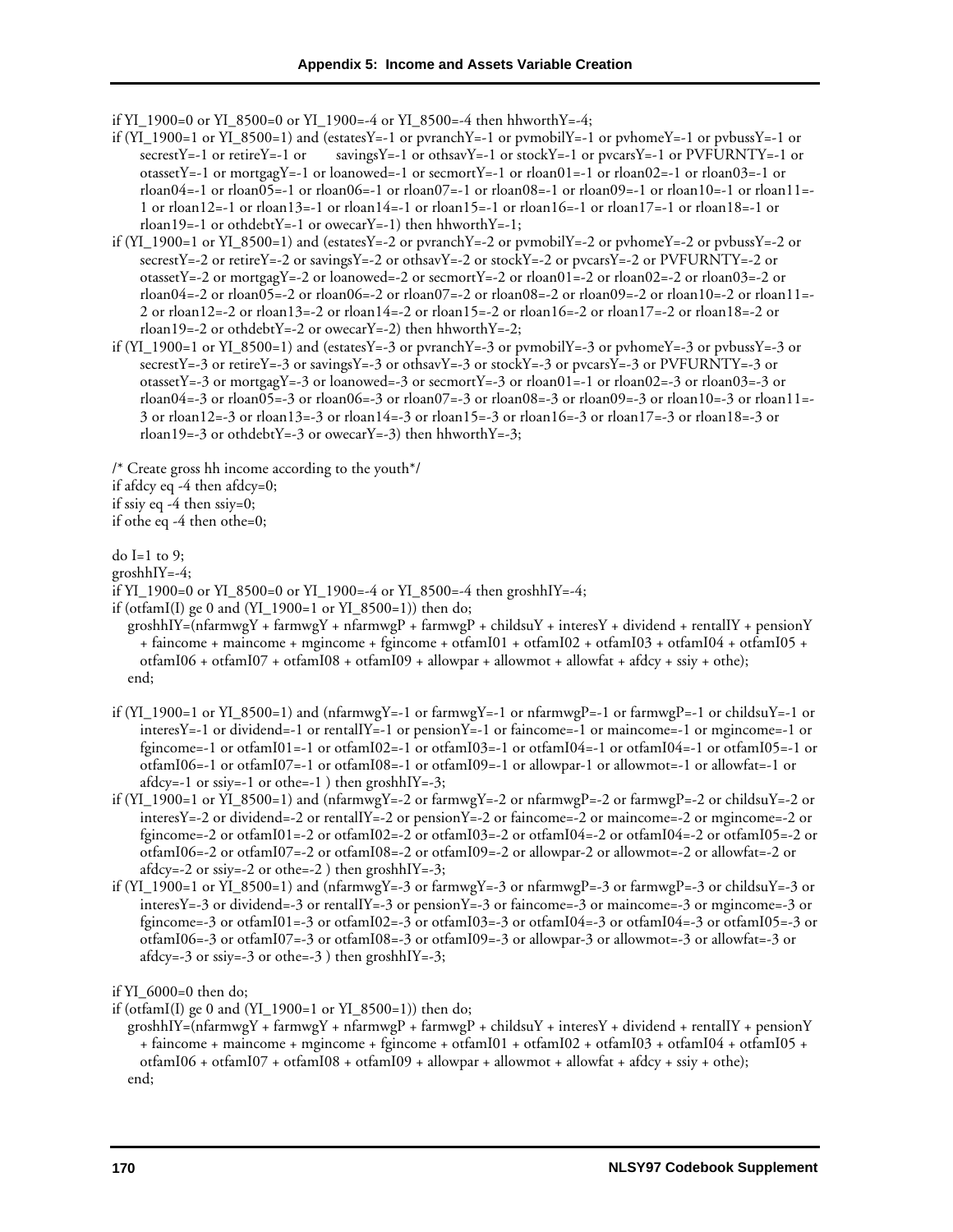- if (YI\_1900=1 or YI\_8500=1) and (nfarmwgY=-1 or farmwgY=-1 or nfarmwgP=-1 or farmwgP=-1 or childsuY=-1 or interesY=-1 or dividend=-1 or rentalIY=-1 or pensionY=-1 or faincome=-1 or maincome=-1 or mgincome=-1 or fgincome=-1 or otfamI01=-1 or otfamI02=-1 or otfamI03=-1 or otfamI04=-1 or otfamI04=-1 or otfamI05=-1 or otfamI06=-1 or otfamI07=-1 or otfamI08=-1 or otfamI09=-1 or allowpar-1or allowmot=-1 or allowfat=-1 or  $afdcy=-1$  or ssiy=-1 or othe=-1 ) then groshhIY=-1;
- if (YI\_1900=1 or YI\_8500=1) and (nfarmwgY=-2 or farmwgY=-2 or nfarmwgP=-2 or farmwgP=-2 or childsuY=-2 or interesY=-2 or dividend=-2 or rentalIY=-2 or pensionY=-2 or faincome=-2 or maincome=-2 or mgincome=-2 or fgincome=-2 or otfamI01=-2 or otfamI02=-2 or otfamI03=-2 or otfamI04=-2 or otfamI04=-2 or otfamI05=-2 or otfamI06=-2 or otfamI07=-2 or otfamI08=-2 or otfamI09=-2 or allowpar=-2or allowmot=-2 or allowfat=-2 or afdcy=-2 or ssiy=-2 or othe=-2 ) then groshhIY=-2;
- if (YI\_1900=1 or YI\_8500=1) and (nfarmwgY=-3 or farmwgY=-3 or nfarmwgP=-3 or farmwgP=-3 or childsuY=-3 or interesY=-3 or dividend=-3 or rentalIY=-3 or pensionY=-3 or faincome=-3 or maincome=-3 or mgincome=-3 or income=-3 or otfamI01=-3 or otfamI02=-3 or otfamI03=-3 or otfamI04=-3 or otfamI04=-3 or otfamI05=-3 or otfamI06=-3 or otfamI07=-3 or otfamI08=-3 or otfamI09=-3 or allowpar=-3or allowmot=-3 or allowfat=-3 or afdcy=-3 or ssiy=-3 or othe=-3 ) then groshhIY=-3;

end; end;

/\*correct for invalid skips\*/ if (pubid=1714 or pubid=6734 or pubid=8405) then hhworth  $Y=-3$ ; if (pubid=1714 or pubid=6734 or pubid=8405) then groshhIY=-3;

**?\*\*\*\* SECTION 3: GROSS HOUSEHOLD INCOME—PARENT AND YOUTH INFORMATION \*\*\*\*/**  /\* Create the Gross household income, first looking at the parent, if not available, at the youth. Also a dummy variable indicating whether the value has been taken from the parent or youth \*/

if groshhIp ne . then do; hhincome=groshhIp; R=1; end; if groshhIp eq . then do; hhincome=groshhIY; R=2; end; if (groshhIp=-2 or groshhIp=-1 or groshhIp=-4 or groshhIp=-3) and groshhIY ne -4 then do; hhincome=groshhIY; R=2; end;

## **/\*\*\*\* SECTION 4: POVERTY THRESHOLDS AND INCOME-TO-POVERTY THRESHOLD RATIO \*\*\*\*/**

/\* The hh poverty threshold is calculated based on the total number of hh members and the number under age 18 \*/

| povert=-4;                                   |                                        |
|----------------------------------------------|----------------------------------------|
| if hhmember=-4 or under18=-4 then povert=-4; | if hhmember=4 then do;                 |
| if hhmember=-1 or under18=-1 then povert=-1; | if under $18=0$ then povert= $16183$ ; |
| if hhmember=-2 or under18=-2 then povert=-2; | if under $18=1$ then povert= $16448$ ; |
| if hhmember=-3 or under18=-3 then povert=-3; | if under $18=2$ then povert= $15911$ ; |
|                                              | if under $18=3$ then povert= $15967$ ; |
| if hhmember=1 then povert=8163;              | end;                                   |
| if hhmember=2 then do;                       | if hhmember=5 then do;                 |
| if under $18=0$ then povert= $10507$ ;       | if under $18=0$ then povert= $19516$ ; |
| if under $18=1$ then povert= $10815$ ;       | if under $18=1$ then povert= $19800$ ; |
| end;                                         | if under $18=2$ then povert= $19194$ ; |
|                                              | if under $18=3$ then povert= $18725$ ; |
| if hhmember=3 then do;                       | if under $18=4$ then povert= $18438$ ; |
| if under $18=0$ then povert= $12273$ ;       | end;                                   |
| if under $18=1$ then povert= $12629$ ;       |                                        |
| if under $18=2$ then povert= $12641$ ;       | if hhmember=6 then do;                 |
| end;                                         | if under $18=0$ then povert= $22447$ ; |
|                                              |                                        |